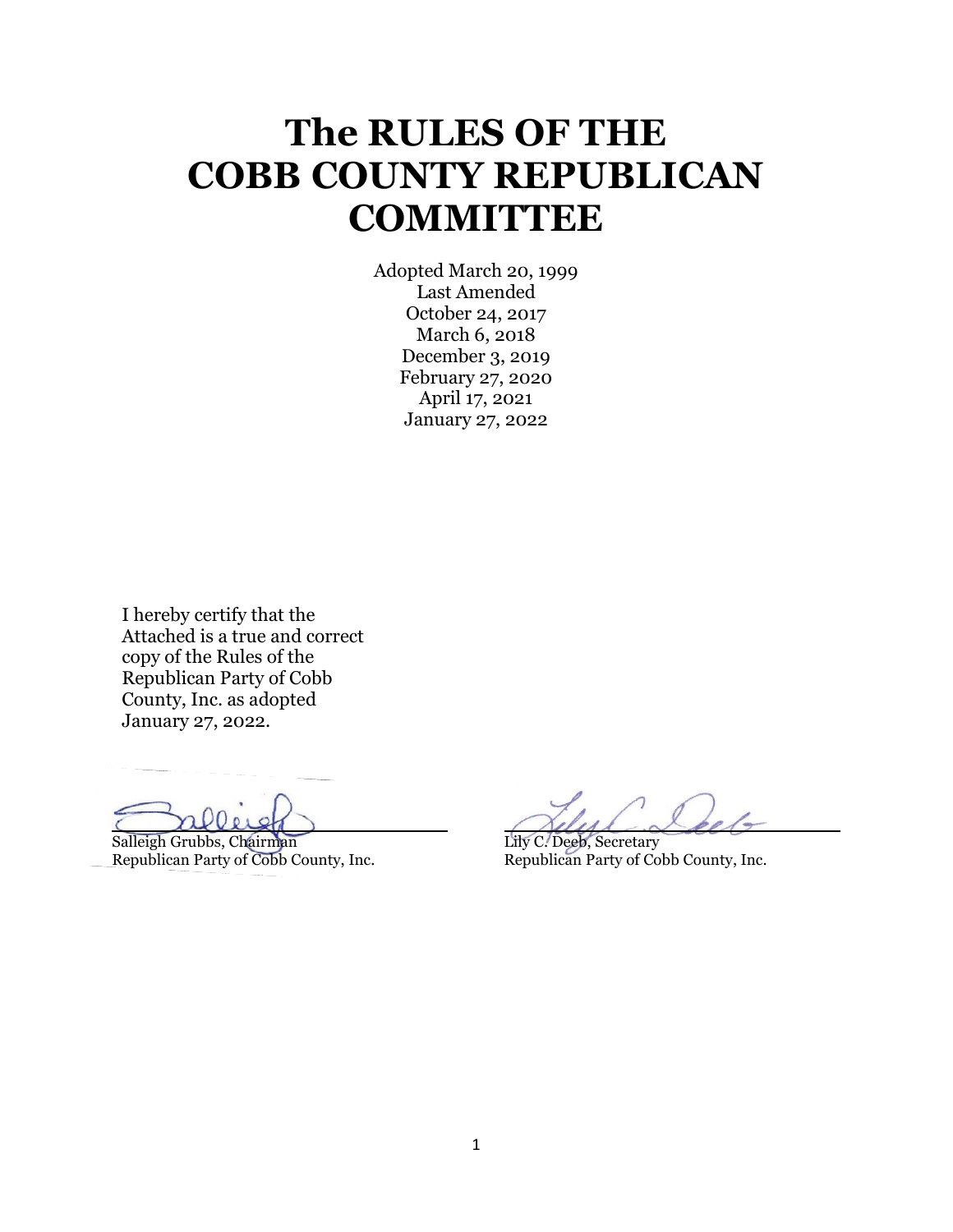# **Table of Contents**

- Section 1.0 Name, Authority, & Purpose
- Section 2.0 Members and Participation
- Section 3.0 The Cobb County Republican Committee (CCRC)
- Section 4.0 Meetings of the Cobb County Republican Committee
- Section 5.0 The Cobb County Executive Committee (EC)
- Section 5.11 Authorization and Procedure for Electronic Meetings and Voting
- Section 6.0 Officers of the Cobb County Republican Committee
- Section 6.1 Chair
- Section 6.2 First Vice-Chair
- Section 6.3 Vice-Chair of Party and Grassroots Development
- Section 6.4 Vice-Chair of Communication and Information
- Section 6.5 Vice-Chair of Membership
- Section 6.6 Secretary
- Section 6.7 Treasurer
- Section 6.8 Assistant Treasurer
- Section 6.9 General Counsel
- Section 6.10 Parliamentarian
- Section 6.11 Finance Chair
- Section 7.0 Committees
- Section 7.5 Rules Committee
- Section 7.6 Resolutions Committee
- Section 7.7 Finance Committee
- Section 7.8 Communications and Information Committee
- Section 7.9 Membership Committee
- Section 7.10 Military and Veteran's Affairs Committee
- Section 7.11 Outreach Committee
- Section 8.0 Precinct Committees
- Section 9.0 House District Committees
- Section 10.0 Municipal Organizations
- Section 11.0 Restrictions on Endorsements by Cobb County Republican Committee Officials
- Section 12.0 Removal of Officers and Members
- Section 13.0 Vacancies
- Section 14.0 Conventions
- Section 14.1 The Call
- Section 14.2 Precinct Mass Meetings and Precinct Caucuses
- Section 14.3 County Convention
- Section 14.4 County Convention Committees
- Section 15 Amendments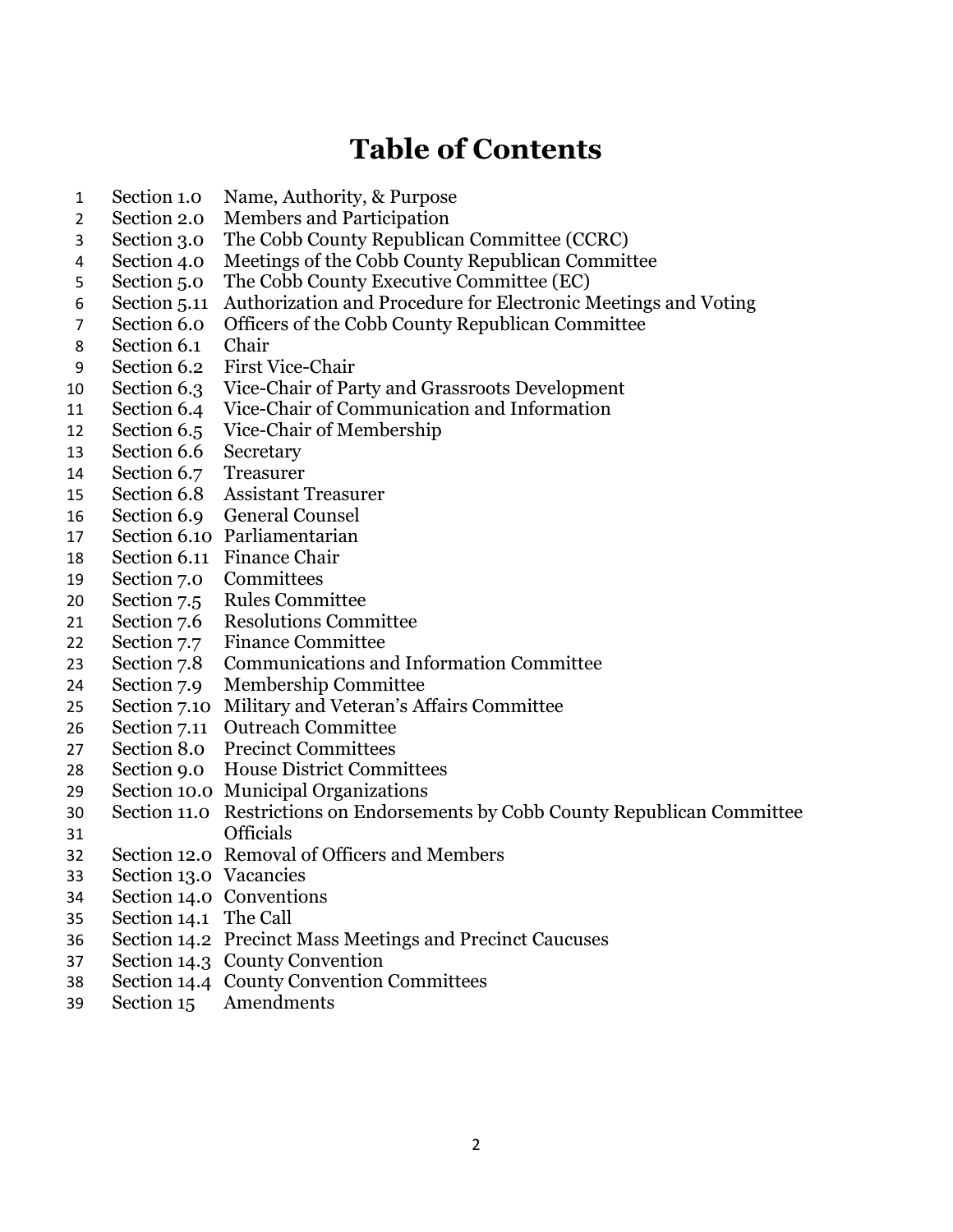| 40       | <b>SECTION 1 - NAME, AUTHORITY &amp; PURPOSE</b>                                                                                                           |
|----------|------------------------------------------------------------------------------------------------------------------------------------------------------------|
| 41       |                                                                                                                                                            |
| 42       | 1.1 The organization shall be known as the "Republican Party of Cobb County, Inc."                                                                         |
| 43       | ("RPCC") and shall be incorporated as a non-profit Georgia corporation.<br>Additionally, the organization shall be authorized to do business as the "Cobb" |
| 44<br>45 | County Republican Party."                                                                                                                                  |
| 46       |                                                                                                                                                            |
| 47       | 1.2 The Republican Party of Cobb County, Inc. is organized under the auspices and                                                                          |
| 48       | Rules ("State Rules") of the Georgia Republican Party ("GRP"), and the laws of the                                                                         |
| 49       | State of Georgia and is a political organization and political party.                                                                                      |
| 50       |                                                                                                                                                            |
| 51       | 1.3 Except when the Cobb County Republican Convention is in session, the Cobb County                                                                       |
| 52       | Republican Committee ("CCRC"), shall be the governing body of the Republican                                                                               |
| 53       | Party of Cobb County, Inc.                                                                                                                                 |
| 54       |                                                                                                                                                            |
| 55       | 1.4 Unless modified by these rules, the current edition of Robert's Rules of Order shall                                                                   |
| 56       | be the parliamentary and governing authority in all meetings and conventions.                                                                              |
| 57       |                                                                                                                                                            |
| 58       | 1.5 A copy of these rules shall at all times be kept on file at the Headquarters of the                                                                    |
| 59       | Republican Party of Cobb County, Inc. and available online. Upon amendment, the                                                                            |
| 60       | most up to date copy of these rules shall be transmitted by U.S. or electronic mail to                                                                     |
| 61       | the Chair, Secretary, General Counsel and Parliamentarian of the Cobb County                                                                               |
| 62       | Republican Committee                                                                                                                                       |
| 63       |                                                                                                                                                            |
| 64       | 1.6 The purpose of the Cobb County Republican Party shall be to develop, foster,                                                                           |
| 65       | advance, and perpetuate the principles of the Republican Party, to support and                                                                             |
| 66       | otherwise do all within its power to insure the election of all Republican nominees                                                                        |
| 67       | for public office whose names appear on the general election ballot, any special                                                                           |
| 68       | election, or other regular election ballots in Cobb County.                                                                                                |
| 69       |                                                                                                                                                            |
| 70       | <b>SECTION 2 - MEMBERSHIP AND PARTICIPATION</b>                                                                                                            |
| 71       |                                                                                                                                                            |
| 72       | 2.1 All electors who are in accord with the principles of the Republican Party, believe in                                                                 |
| 73       | its declaration of policy and are in sympathy with its aims and purposes to support and                                                                    |
| 74       | elect Republican nominees to public office may participate as members of the                                                                               |
| 75       | Republican Party of Cobb County, Inc.                                                                                                                      |
| 76       |                                                                                                                                                            |
| 77       | 2.2 Any person thus eligible shall be admitted to membership in the Republican Party of                                                                    |
| 78       | Cobb County upon payment of annual dues in amounts to be recommended by Cobb                                                                               |
| 79       | County Executive Committee and approved by the Cobb County Republican Committee.                                                                           |
| 80       | Membership shall be based on a 12-month period beginning upon payment of member                                                                            |
| 81<br>82 | dues and ending at midnight on the anniversary date.                                                                                                       |
| 83       | 2.3 Upon payment of annual dues, any person admitted for membership and who meets                                                                          |
| 84       | the criteria to be a member of the Cobb County Republican Committee as set forth in                                                                        |
|          |                                                                                                                                                            |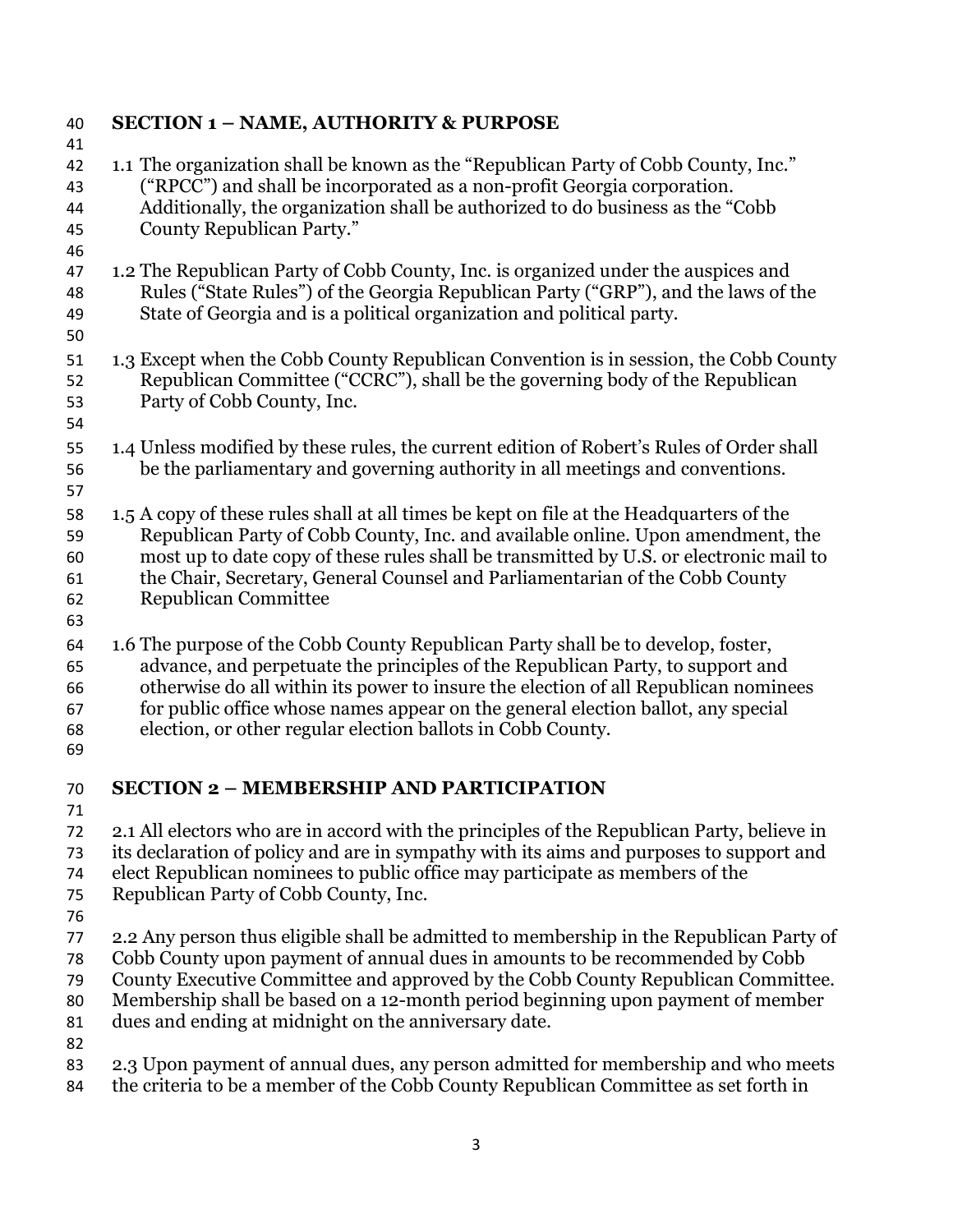- Rule 3.3, shall then become a voting member of the Cobb County Republican
- Committee.
- 

Rule 2.4, all persons qualifying for the Republican ballot in Cobb County shall sign an

oath stating, "I do hereby swear or affirm my allegiance to the Republican Party." Or any 90 oath as so designated in O.C.G.A  $21-2-153(b)(4)$ .

### 

### **SECTION 3 – The Cobb County Republican Committee (Cobb County Republican Committee)**

- 
- 3.1 The Cobb County Republican Committee shall meet at least twice each year and members may attend either in person or by proxy. The form of such proxy shall be
- designated by the Secretary and approved by the Chair of the Cobb County Republican
- Committee.
- 
- 3.2 The Cobb County Republican Committee shall be vested with all the duties, power
- and privileges possessed by the Cobb County Republican Convention. While in session,
- the Cobb County Republican Committee shall act for the Republican Party of Cobb County, Inc.
- 
- 3.3 The Cobb County Republican Committee shall consist of the following voting members:
- 
- 3.3.1 The following officers:
- A) Chair
- B) First Vice-Chair.
- C) Vice-Chair of Party and Grassroots Development.
- D) Vice-Chair of Communication and Information
- E) Vice-Chair of Membership
- F) Secretary.
- G) Treasurer.
- H) Assistant Treasurer.
- 117 I) The immediate past Cobb County Republican Committee Chair.
- J) House District Chairs.
- K) The President or Chair of the Cobb County Republican Women's Club(s),
- provided that President or Chair is an elector in Cobb County.
- L) The President or Chair of the Cobb County Black Republican Council, provided that President or Chair is an elector in Cobb County.
- M) The President or Chair of the Young Republican Club(s), provided that President or Chair is an elector in Cobb County.
- N) The President of Chair of the College Republican Club for any post-secondary institution located in Cobb County, provided that President or Chair is an elector in Cobb County.
- O) Congressional District Chairs, if electors in Cobb County.
- P) The Chairs of the Cobb County Republican Committee's Standing Committees.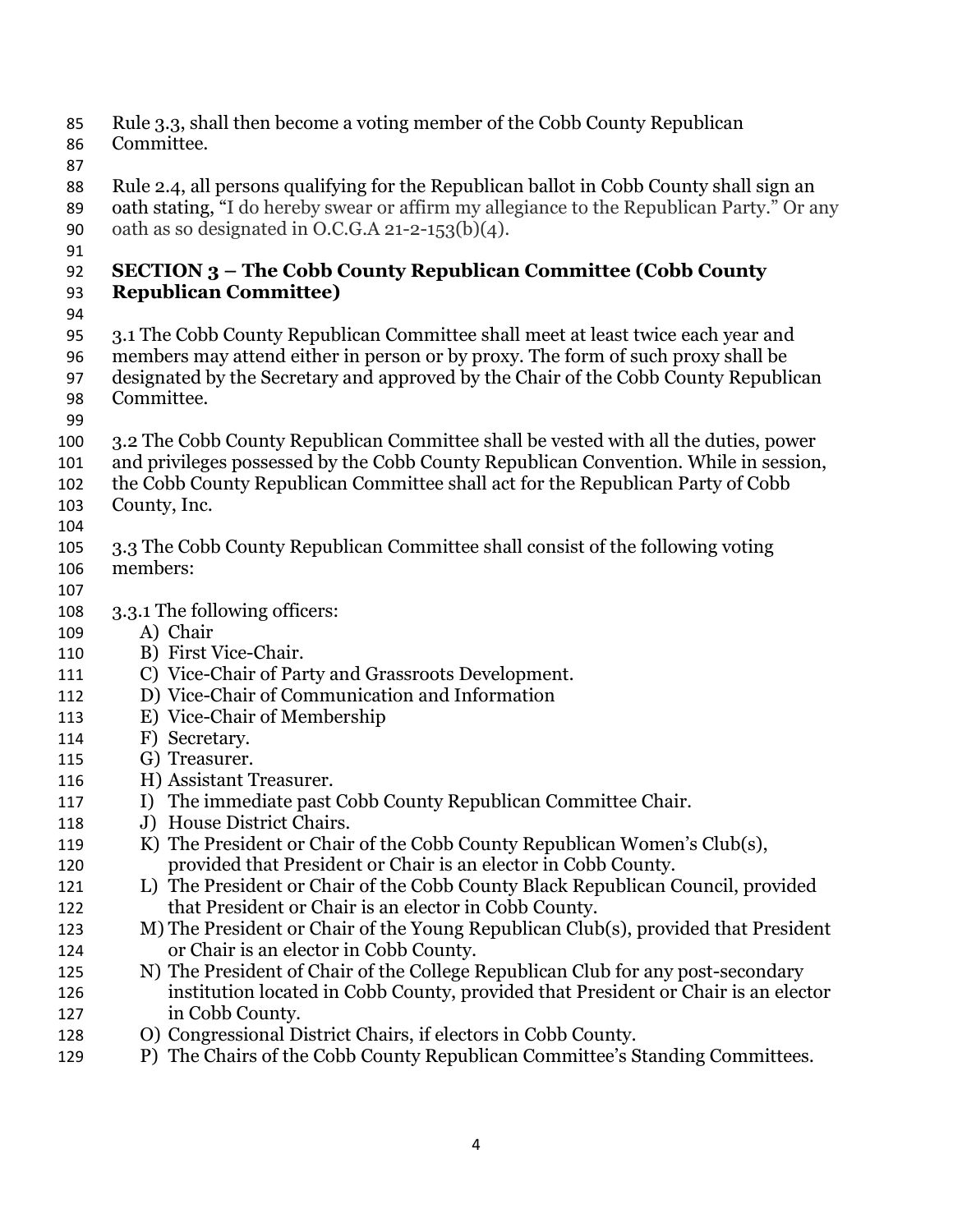Q) Up to ten (10) designated "at-large" members appointed by the Chair of the Cobb County Republican Committee and approved by the Cobb County Republican Committee. R) The Chair, Vice-Chair, Secretary and Treasurer of each Precinct. S) House District Secretaries. T) The President or Chair of the Cobb County Teenage Republicans if age eighteen (18) years old or older and an elector in Cobb County. a. If under eighteen (18) years of age, the President or Chair shall not be entitled to a vote. 3.4 The Cobb County Republican Committee shall also include the following honorary, *ex officio*, and other non-voting members who do not count for quorum: A) General Counsel B) Parliamentarian. C) Finance Chair. D) Georgia's members of Congress, if electors in Cobb County. E) The State Chair of the GRP, if an elector in Cobb County. F) Any other honorary members as determined by the Chair of the Cobb County Republican Committee and approved by majority vote of the Cobb County Republican Committee. G) Incumbent local and state Republican officials elected in partisan elections who 151 live in Cobb County. 3.5 No voting member of the Cobb County Republican Committee shall have more than one vote even if said member falls into more than one of the above categories. 3.6 The Cobb County Republican Committee is charged with the duty of building and furthering the objectives and principles of the Republican Party of Cobb County, Inc. It shall cooperate with the State Committee and its District Committees in conducting all elections within Cobb County. 3.7 The Cobb County Republican Committee shall decide all controversies and contests arising within Republican Party of Cobb County, Inc. with the right to appeal as outlined in State Rules. **SECTION 4 –MEETINGS OF THE Cobb County Republican Committee** 4.1 The Cobb County Republican Committee shall not meet less than semi-annually. 4.2 Meetings of the Cobb County Republican Committee shall be held upon written notice mailed at least ten (10) days in advance, unless otherwise provided by the County Rules, on the call of the Chair of the Cobb County Republican Committee, or on the call 173 of one-third  $(1/3)$  of the members. 4.3 Such written notice shall contain an agenda for the meeting and a proxy form for the called meeting.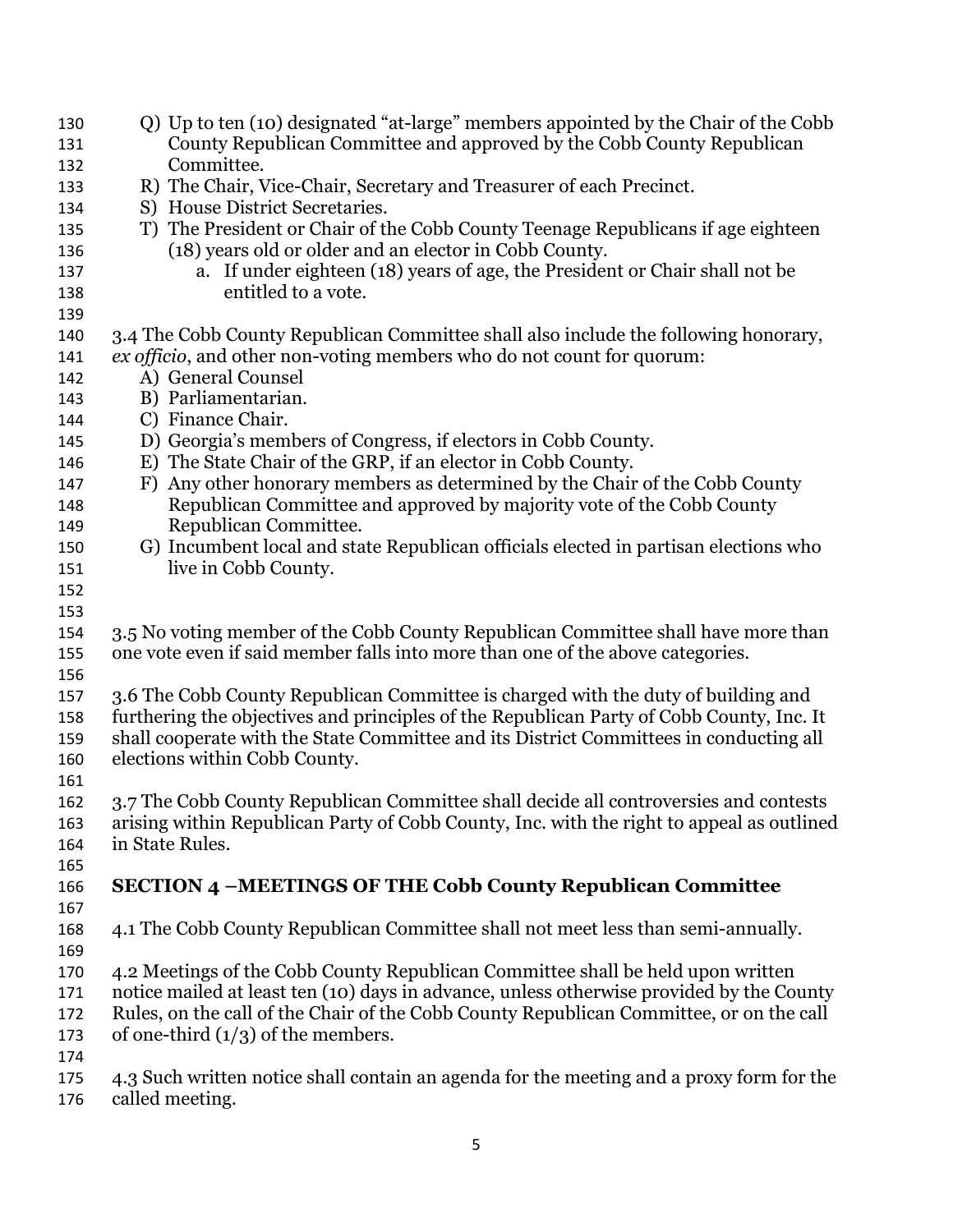4.3.1 Changes to the announced agenda shall require 2/3 vote of the Members present at the meeting. 4.4 A quorum of any Committee of the Cobb County Republican Party for transaction of business shall consist of twenty-five percent of the voting members present, either in person or by proxy. 4.5 A proxy may be given only to another member of the Cobb County Republican Committee. No Cobb County Republican Committee member may hold or vote more than two (2) proxies and no proxies shall be directed to or voted by the Chair of the Cobb County Republican Committee. 4.6 Minutes of the previous Cobb County Republican Committee meeting shall be presented and approved at each Cobb County Republican Committee meeting. 4.7 The Cobb County Republican Committee or Republican Executive Committee must approve, in advance, for all payment(s) to be tendered by the Cobb Republican Party Treasurer that shall be more than \$5,000 (Five Thousand US Dollars) to be spent by the Cobb County Republican Party, unless already approved in the Budget. 4.8 Expenses not Budgeted will be itemized and reported to the Cobb County Republican Committee at the next scheduled Cobb County Republican Committee meeting. **SECTION 5 – THE COBB COUNTY EXECUTIVE COMMITTEE**  5.1 The Cobb County Executive Committee ("EC") shall be a sub-committee of the Cobb County Republican Committee and, therefore, subservient to the Cobb County Republican Committee. 5.2 The powers delegated to the EC shall not exceed those powers described in these Rules. 5.3 The Chair of the Cobb County Republican Committee shall serve as the Chair of the EC. 5.4 The voting members of the EC shall be comprised of those positions specified in Rule 3.3 (A) through (O) provided, however, that no person shall simultaneously hold more than one voting position. 5.5 The Parliamentarian, General Counsel, and Finance Chair shall serve as non-voting members of the EC. 5. 6 The EC shall have the power to transact the administrative business of the Republican Party of Cobb County, make recommendations to the Cobb County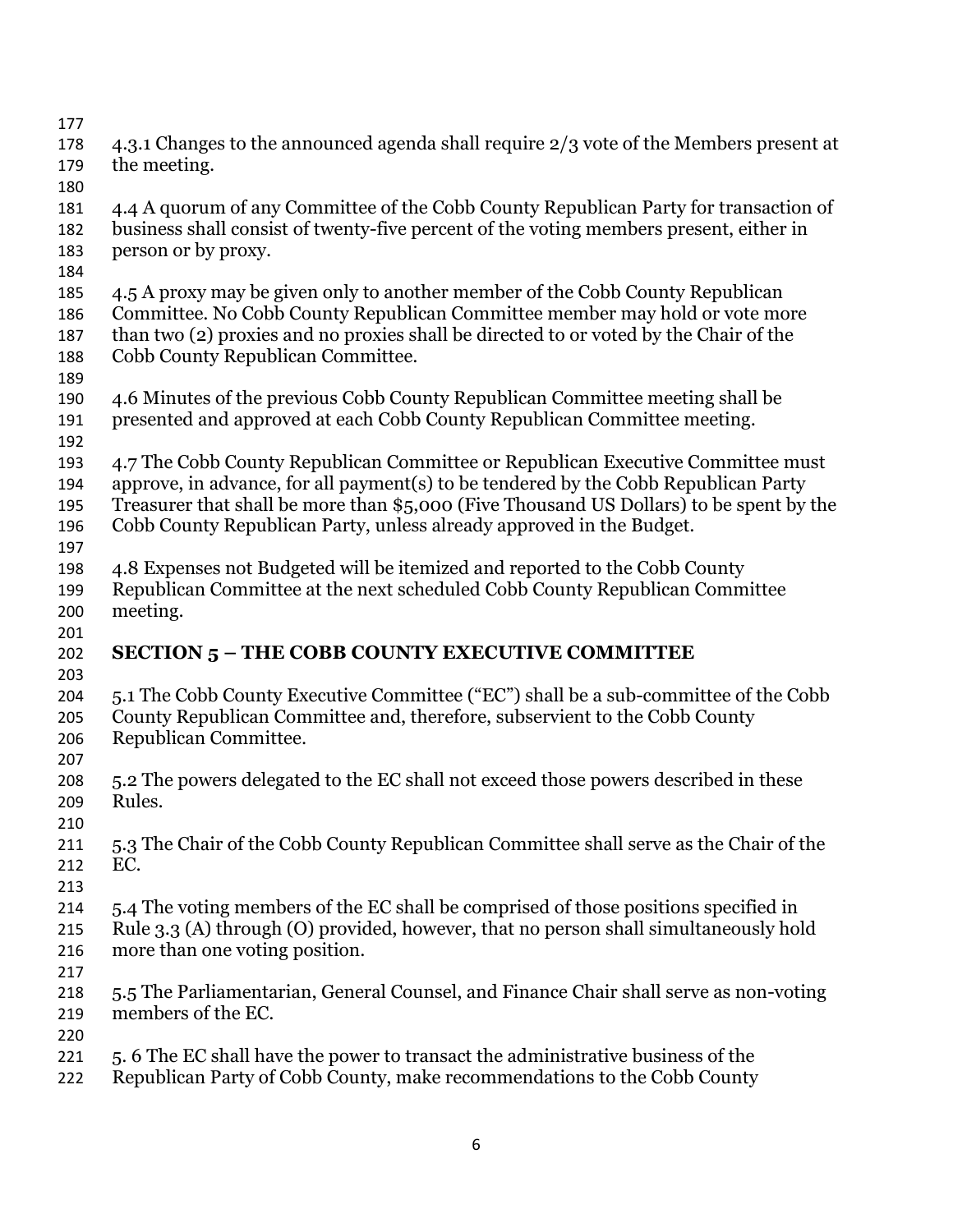- Republican Committee, and to carry out all directives of the Cobb County Republican Committee.
- 
- 226 5.7 The EC shall report to the Cobb County Republican Committee all correspondence and information received from the State and Congressional District Committees.
- 
- 5.8 The EC shall meet at least twice annually as well as at such times as the Chair of the Cobb County Republican Committee deems it necessary.
- 
- 5.9 The Executive Committee shall meet on the petition of five (5) or more of its voting members. Notice of meetings shall be issued to the above listed voting members at least seven (7) days in advance.
- 
- 5.10 Approved minutes of each EC meeting shall be presented to the Cobb County
- Republican Committee at the Cobb County Republican Committee's next meeting for
- inclusion in the Cobb County Republican Committee meeting minutes as a report of a standing committee.
- 

### **5.11 – Authorization and Procedure for Electronic Meetings and Voting by the EC**

- 
- 5.11.1 Emergency meetings of the EC may be called by the Chair of the Cobb County
- Republican Committee or by four (4) members of the EC with four (4) days' notice,
- either by U.S. mail or electronic means, given to each member of the EC. Purpose of the
- meeting shall be stated in the notice. These meetings may be held by electronic means, telephone or Internet, with a quorum required.
- 
- 5.11.2 Electronic votes must be ratified by the EC at the next duly called meeting of the EC.
- 
- 5.11.3 Except as to votes requiring a secret ballot, for issues requiring vote by the EC either in favor or opposed to a certain proposition, the vote may be cast and taken by e-
- mail or other electronic means for electronic meetings only.
- 
- 5.11.4 All votes cast by electronic means shall be cast within five (5) business days of submission to Members.
- 
- 5.11.5 A tally of all votes cast by electronic means shall be circulated to all Members within eight (8) business days of submission to Members.
- 
- 5.11.6 A vote cast by electronic means shall have the same force and effect as a vote cast by a Member casting a vote in person.
- 
- 5.11.7 Each voting member of the EC shall issue a brief report at each EC meeting. These reports shall be incorporated into the minutes of each EC meeting so as to keep the Cobb County Republican Committee informed of all progress and activities.
-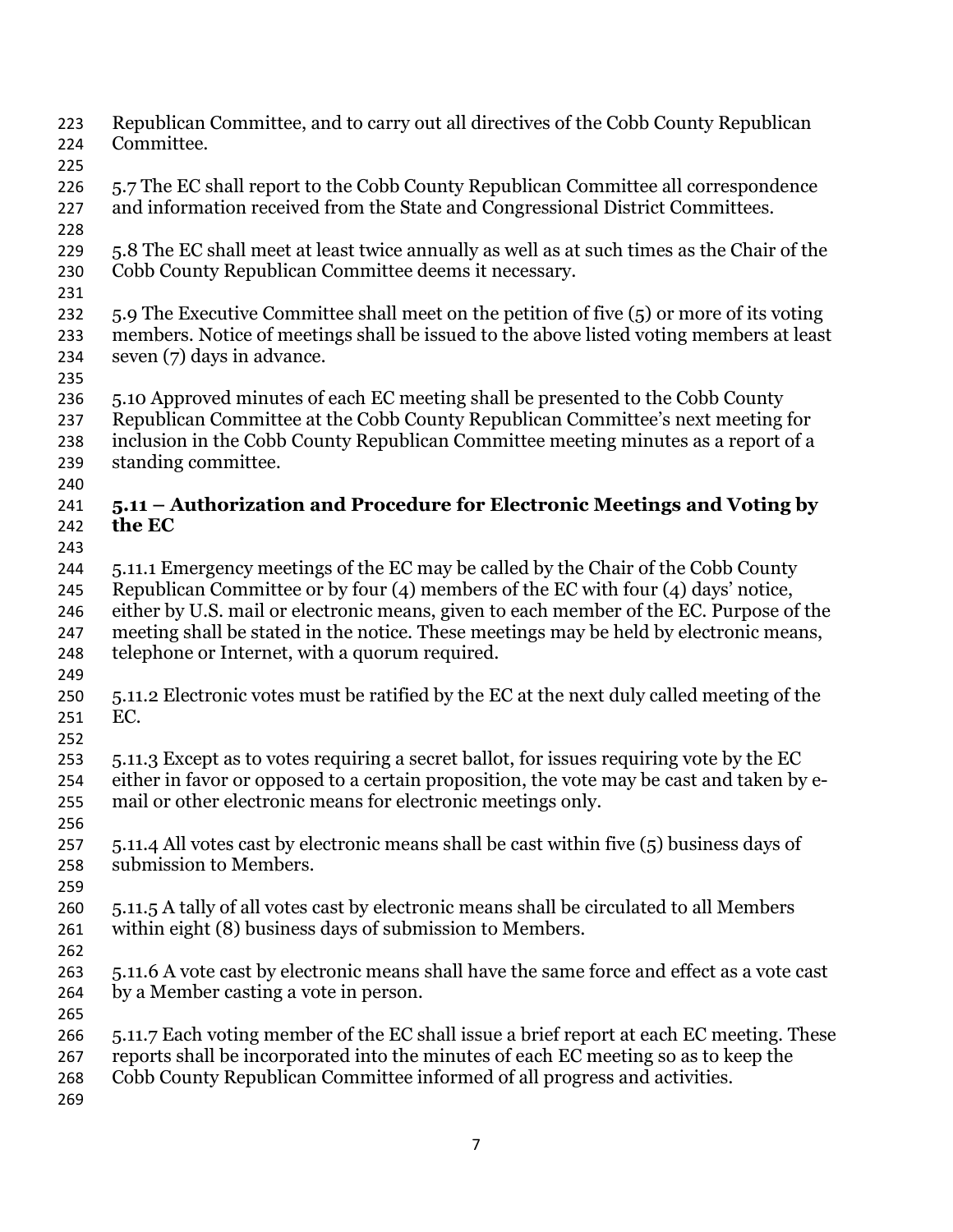### **SECTION 6 – OFFICERS**

# **6.1 Duties of the Chair of the Cobb County Republican Committee:**

 6.1.1 The Chair of the Cobb County Republican Committee shall be the Chief Executive Officer and spokesperson of the Cobb County Republican Committee and shall perform all duties required by these rules, State Rules, the County Convention, the Cobb County Republican Committee, the EC, and law.

- 
- 6.1.2 The Chair of the Cobb County Republican Committee shall convene the Cobb County Republican Committee when the needs of the Party require, shall preside at all
- Cobb County Republican Committee and EC meetings, and shall be an *ex officio*
- member of all committees, except the Convention Nominating Committee.
- 
- 6.1.3 The Chair of the Cobb County Republican Committee may participate in the County Convention, but shall not have a vote, if not elected to the Convention as a
- Delegate or an Alternate.
- 6.1.4 No person shall serve as Chair of the Cobb County Republican Committee for more than two consecutive terms.
- 

6.1.5 The Chair of the Cobb County Republican Committee shall be responsible for developing, with the assistance of the Finance Chair and Finance Committee, an annual fundraising plan for the Cobb County Republican Committee.

# **6.2 Duties of the First Vice-Chair:**

6.2.1 In the absence of the Chair of the Cobb County Republican Committee, the First Vice-Chair shall preside at all meetings of the Cobb County Republican Committee, EC and at other events.

- 
- 6.2.2 In the event of a vacancy in the Chair of the Cobb County Republican Committee, the First Vice-Chair shall assume the duties and responsibilities of the Chair of the Cobb County Republican Committee until a Chair is duly elected.
- 

6.2.3 The First Vice-Chair shall be the chief coordinator of the Cobb County Republican Committee. He/she shall be responsible for coordinating the Cobb County Republican

Committee with the State and District Committees. These duties include coordinating

- details involved with the Precinct Mass Meetings or Precinct Caucuses, the County
- Convention, and handling arrangement for Cobb County Republican Committee and EC
- meetings.
- 
- 6.2.4 The First Vice-Chair shall arrange to have an adequate number of qualified
- Republican poll watchers for each Precinct and secure prior to each general election
- from the Elections Board a list of poll workers to verify whether enough of them are
- Republicans. For all other elections, the Chair of the Cobb County Republican
- Committee shall make a determination if poll watchers are necessary.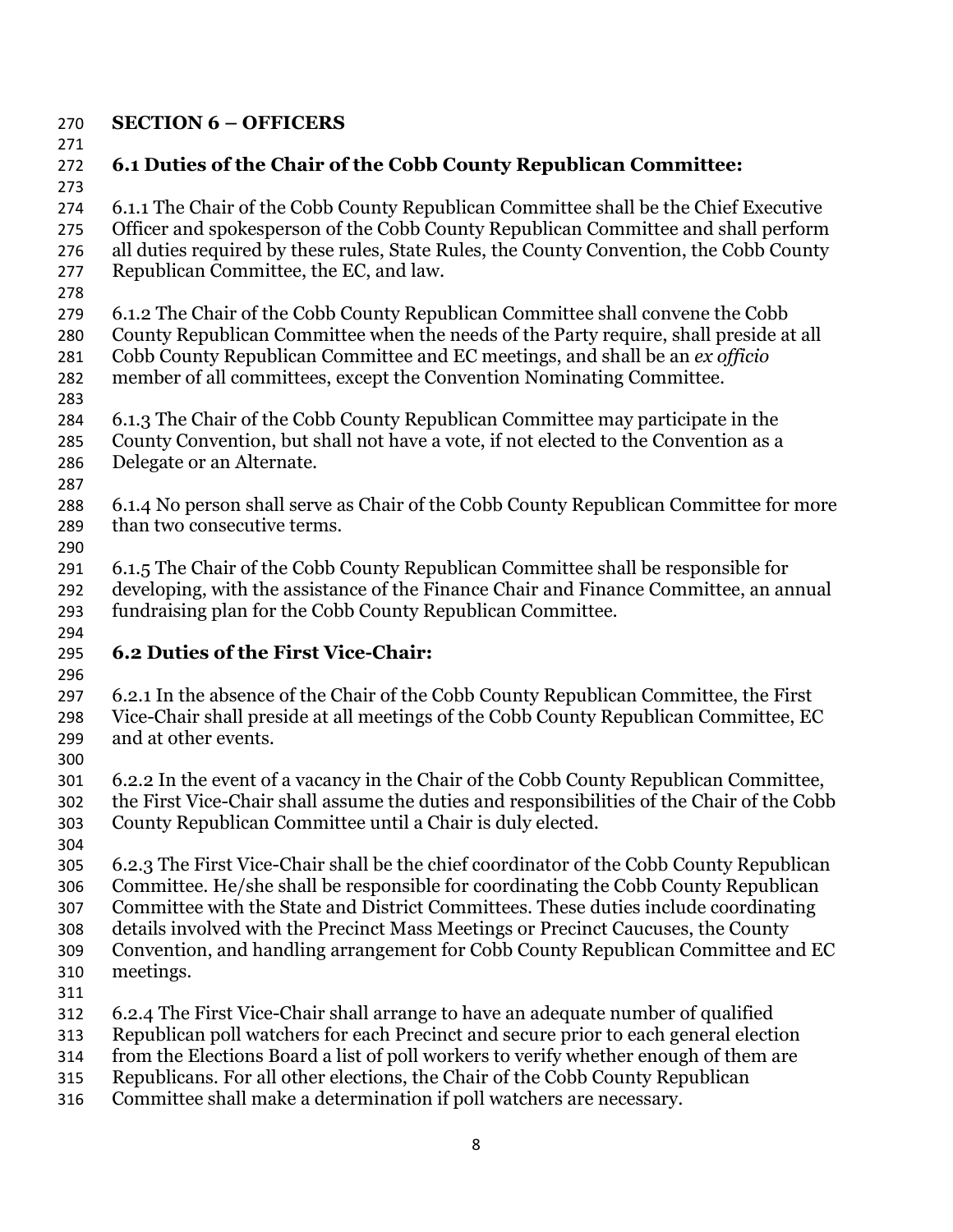- 
- 6.2.5 The First Vice-Chair shall arrange training programs for poll watchers and select
- or have available poll watchers for each Precinct. He/she shall be available on election
- days to answer questions and dispatch assistance to possible trouble areas.
- 
- 6.2.6 The First Vice-Chair shall perform such other duties as may be assigned him by
- the Chair of the Cobb County Republican Committee, the Cobb County Republican
- Committee, or the EC.
- 

# **6.3 Duties of the Vice-Chair of Party and Grassroots Development:**

- 
- 6.3.1 The Vice-Chair of Party and Grassroots Development shall have responsibility over House District Chairs, assisting with their activities and in their efforts to build their House District organizations.
- 
- 6.3.2 The Vice-Chair of Party and Grassroots Development shall undertake the education and training of House District Chairs and their Precinct Chairs in building effective political organizations at the grass roots level.
- 
- 6.3.3 The Vice-Chair of Party and Grassroots Development shall perform such other duties as may be assigned him/her by the Chair of the Cobb County Republican
- Committee, Cobb County Republican Committee, or the EC.
- **6.4 Duties of the Vice-Chair of Communication and Information**
- 6.4.1 The Vice-Chair of Communication and Information shall be in charge and responsible for the County Newsletter, the County Web Site, the County Directory, and all media dissemination. All articles, postings, and news releases shall be approved in advance by the Secretary under the direction of the Chair.
- 
- 6.4.2 The Vice-Chair of Communication and Information shall perform all other duties assigned by the Chair of the Cobb County Republican Committee, Cobb County Republican Committee, or the EC.
- 
- 6.4.3 The Vice-Chair of Communication and Information shall exercise authority over
- the Communications and Information Committee under the direction of the Chair of the Cobb County Republican Committee.
- 
- 6.4.4 The Vice-Chair of Communication and Information may serve as Chair of the Communications and Information Committee
- 
- **6.5 Duties of the Vice-Chairman of Membership**
- 
- 6.5.1 The Vice-Chairman of Membership shall be responsible for all member services
- activities of the Cobb County Republican Party, including the production and
- distribution of name tags and other member benefits, as well as encouraging
- membership growth.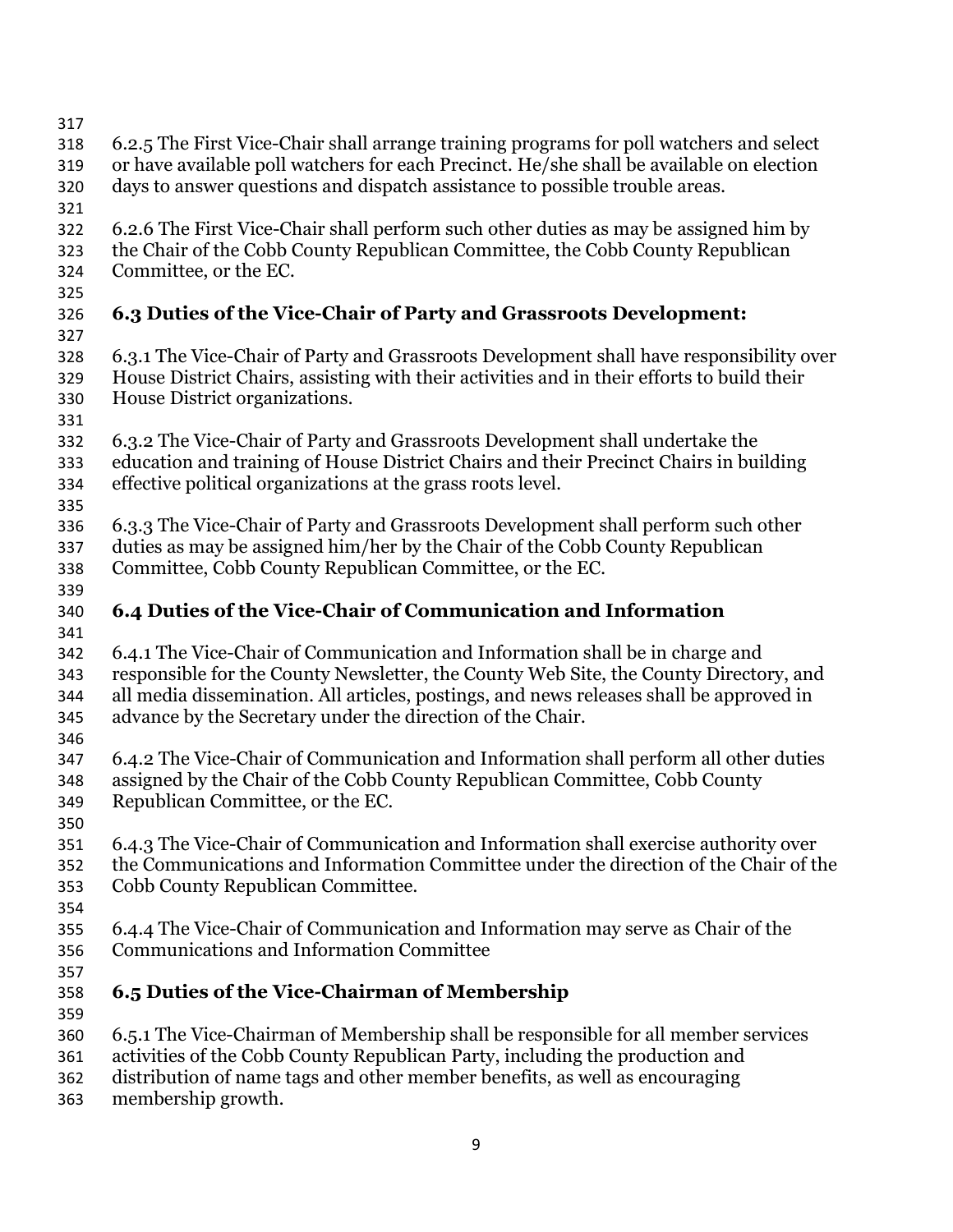6.5.2 The Vice-Chairman of Membership shall coordinate with the Secretary to maintain an accurate list of dues paid members and their membership levels. 6.5.3 The Vice-Chairman of Membership shall coordinate member events for regular members and coordinate at least two events a year exclusively for upper tier membership levels. 6.5.4 The Vice-Chairman of Membership shall be responsible for following up with any visitors to CCRP events and meetings. 6.5.5 The Vice-Chairman of Membership shall chair the Membership Committee and assist the Chairman with recruiting members for the committee. 6.5.6 The Vice-Chairman of Membership shall perform all other duties assigned by the Chair of the Cobb County Republican Committee, Cobb County Republican Committee, or the Executive Committee. **6.6 Duties of the Secretary:**  6.6.1 The Secretary shall be the responsible for all non-financial records management. 6.6.2 The Secretary shall maintain records of attendance at County and EC meetings as well as vacancies in the Cobb County Republican Committee. 6.6.3 The Secretary shall arrange for registration of members and visitors at meetings, report the number of voting members at meetings, and shall take minutes at meetings. 6.6.4 The Secretary shall perform all correspondence duties, including the distribution of the Call, as well as other duties that may be assigned by the Secretary, the Chair of the Cobb County Republican Committee, Cobb County Republican Committee, or the EC. 6.6.5 The Secretary shall serve as a member of the Resolutions Committee and may serve as Chair. **6.7 Duties of the Treasurer:**  6.7.1 The Treasurer shall be the chief financial officer of the Party. 6.7.2 The Treasurer shall have the custody of and responsibility for the funds, property, and financial records of the Party. 6.7.3 The Treasurer shall perform all fiscal responsibilities required by the Cobb County Republican Committee and relevant laws. 6.7.4 The Treasurer shall render a written report to the EC at each meeting. The EC shall review said report and submit it to the Cobb County Republican Committee.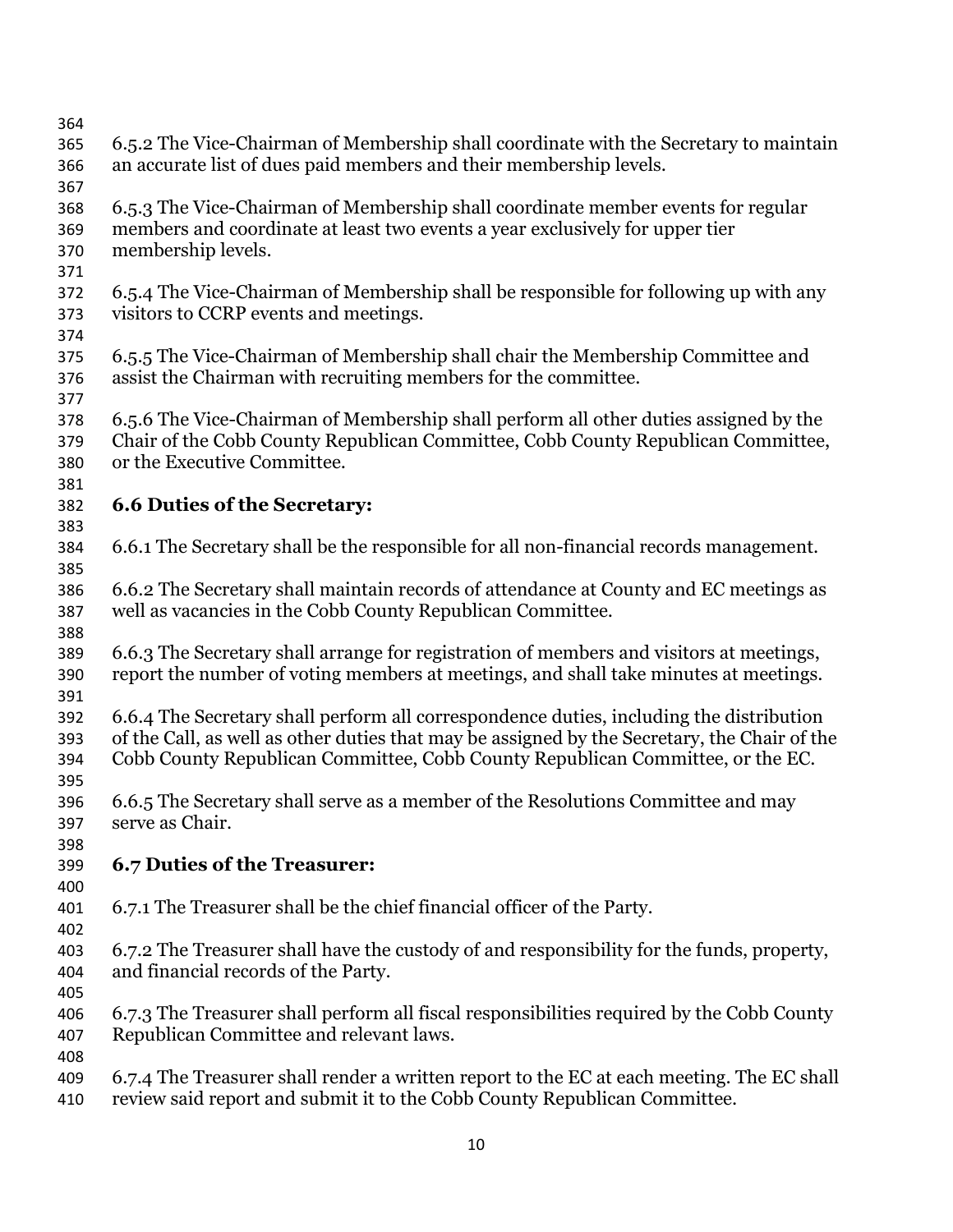| 411        |                                                                                                                                                                                                                                                                                                                                 |
|------------|---------------------------------------------------------------------------------------------------------------------------------------------------------------------------------------------------------------------------------------------------------------------------------------------------------------------------------|
| 412        | 6.7.5 The Treasurer shall be authorized to make all expenditures and to pay all just debts                                                                                                                                                                                                                                      |
| 413        | of the Cobb County Republican Party, according to the authorization and budget of the                                                                                                                                                                                                                                           |
| 414        | Cobb County Republican Committee and as otherwise required by these Rules.                                                                                                                                                                                                                                                      |
| 415        |                                                                                                                                                                                                                                                                                                                                 |
| 416        | 6.7.6 All pecuniary disbursements under \$3,000.00 shall be signed by either the                                                                                                                                                                                                                                                |
| 417        | Treasurer or Chair of the Cobb County Republican Committee.                                                                                                                                                                                                                                                                     |
| 418        |                                                                                                                                                                                                                                                                                                                                 |
| 419        | 6.7.7 Pecuniary disbursements over \$3,000.00 must be signed by two authorized                                                                                                                                                                                                                                                  |
| 420        | County Party Officers, one of whom must be either the Chair of the Cobb County                                                                                                                                                                                                                                                  |
| 421        | Republican Committee or the Treasurer.                                                                                                                                                                                                                                                                                          |
| 422        |                                                                                                                                                                                                                                                                                                                                 |
| 423        | 6.7.8 The Treasurer shall serve as a member of the Finance Committee.                                                                                                                                                                                                                                                           |
| 424        |                                                                                                                                                                                                                                                                                                                                 |
| 425        | <b>6.8 Duties of the Assistant Treasurer:</b>                                                                                                                                                                                                                                                                                   |
| 426        |                                                                                                                                                                                                                                                                                                                                 |
| 427        | 6.8.1 The Assistant Treasurer shall keep accurate records of all property of the Party and                                                                                                                                                                                                                                      |
| 428        | assist the Treasurer by performing all duties assigned by the Treasurer or by the Chair of                                                                                                                                                                                                                                      |
| 429        | the Cobb County Republican Committee, Cobb County Republican Committee, or EC.                                                                                                                                                                                                                                                  |
| 430        |                                                                                                                                                                                                                                                                                                                                 |
| 431        | 6.8.2 The Assistant Treasurer shall serve as a member of the Finance Committee.                                                                                                                                                                                                                                                 |
| 432        |                                                                                                                                                                                                                                                                                                                                 |
| 433        | 6.9 Duties of the General Counsel:                                                                                                                                                                                                                                                                                              |
| 434<br>435 | 6.9.1 The General Counsel shall be appointed by the Chair of the Cobb County                                                                                                                                                                                                                                                    |
| 436        | Republican Committee with approval from the Cobb County Republican Committee and                                                                                                                                                                                                                                                |
| 437        | shall be a member in good standing of the State Bar of Georgia.                                                                                                                                                                                                                                                                 |
| 438        |                                                                                                                                                                                                                                                                                                                                 |
| 439        | 6.9.2 The General Counsel shall advise the Chair of the Cobb County Republican                                                                                                                                                                                                                                                  |
| 440        | Committee on all legal and regulatory matters of concern to the Party.                                                                                                                                                                                                                                                          |
| 441        |                                                                                                                                                                                                                                                                                                                                 |
| 442        | 6.9.3 The General Counsel shall keep the Chair of the Cobb County Republican                                                                                                                                                                                                                                                    |
| 443        | Committee advised on all pertinent election laws.                                                                                                                                                                                                                                                                               |
| 444        |                                                                                                                                                                                                                                                                                                                                 |
| 445        | 6.9.4 The General Counsel shall serve without compensation, unless required to                                                                                                                                                                                                                                                  |
| 446        | represent the Republican Party of Cobb County, Inc. in any civil or criminal case                                                                                                                                                                                                                                               |
| 447        | pending in a court of law.                                                                                                                                                                                                                                                                                                      |
| 448        |                                                                                                                                                                                                                                                                                                                                 |
| 449        | 6.9.5 The General Counsel shall serve on and may serve as Chair of the Rules                                                                                                                                                                                                                                                    |
| 450        | Committee.                                                                                                                                                                                                                                                                                                                      |
| 451        |                                                                                                                                                                                                                                                                                                                                 |
| 452        | <b>6.10 Duties of the Parliamentarian:</b>                                                                                                                                                                                                                                                                                      |
| 453        |                                                                                                                                                                                                                                                                                                                                 |
| 454        | 6.10.1 The Parliamentarian shall be appointed by the Chair of the Cobb County                                                                                                                                                                                                                                                   |
| 455        | Republican Committee with approval from the Cobb County Republican Committee and                                                                                                                                                                                                                                                |
| 456        | may, at the discretion of the Chair of the Cobb County Republican Committee, be                                                                                                                                                                                                                                                 |
|            | $\mathcal{C}^*$ $\mathcal{C}^*$ $\mathcal{C}^*$ $\mathcal{C}^*$ $\mathcal{C}^*$ $\mathcal{C}^*$ $\mathcal{C}^*$ $\mathcal{C}^*$ $\mathcal{C}^*$ $\mathcal{C}^*$ $\mathcal{C}^*$ $\mathcal{C}^*$ $\mathcal{C}^*$ $\mathcal{C}^*$ $\mathcal{C}^*$ $\mathcal{C}^*$ $\mathcal{C}^*$ $\mathcal{C}^*$ $\mathcal{C}^*$ $\mathcal{C}^*$ |

combined into one office with the General Counsel.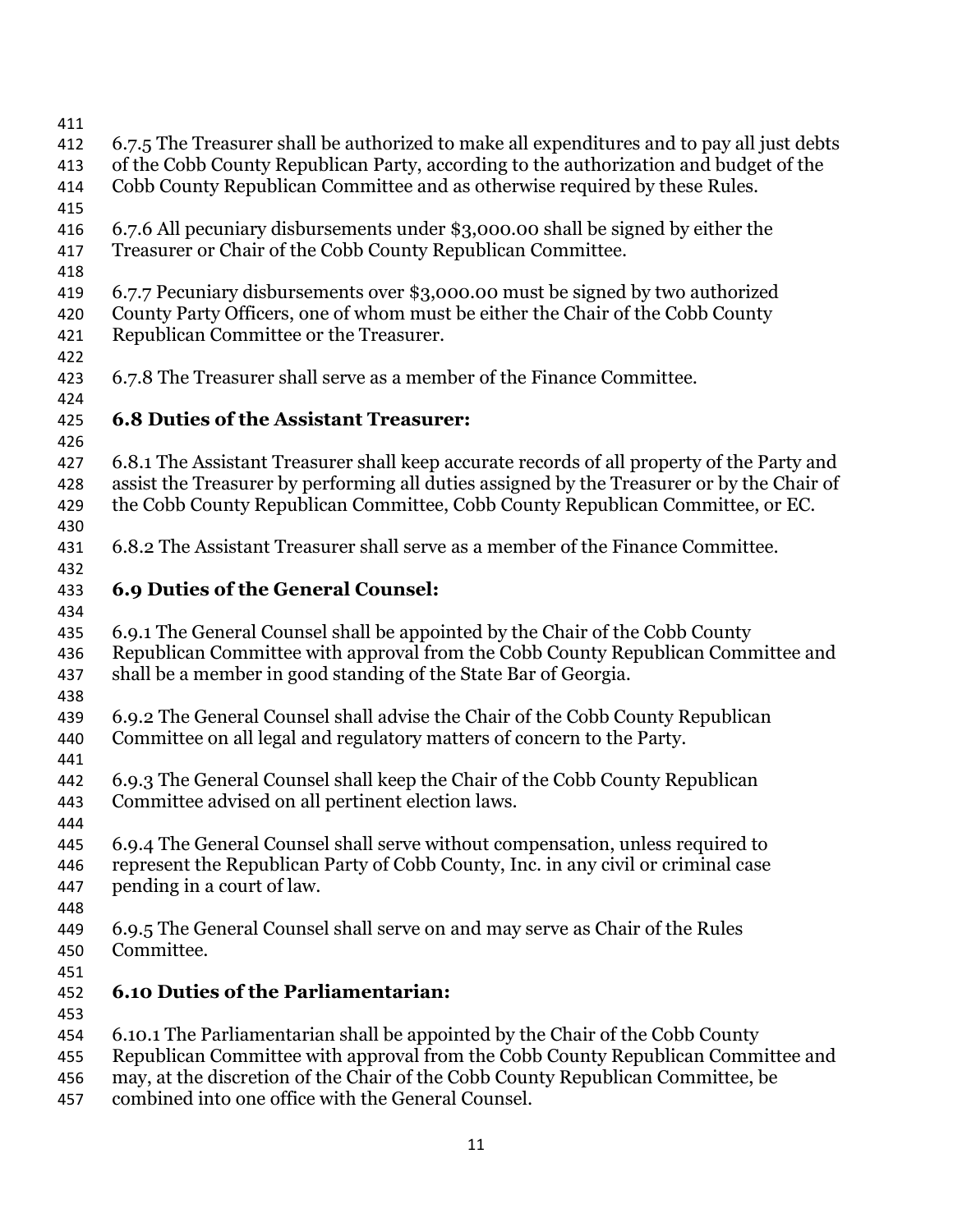- 
- 6.10.2 The Parliamentarian shall familiarize himself with the Rules of the Cobb County
- Republican Party, the relevant District Committees, the State Party, and the
- parliamentary authority and shall advise the Chair of the Cobb County Republican
- Committee on these rules as needed.
- 
- 6.10.3 The Parliamentarian shall not vote on any matter pending before the Cobb
- County Republican Committee or the EC, even if normally entitled to a vote by virtue of holding another voting position.
- 
- 6.10.4 The Parliamentarian shall conduct training on parliamentary procedure within ninety (90) days following the County Convention. Such training can be part of a duly called meeting of the Cobb County Republican Committee.
- 

## **6.11 Duties of the Finance Chair:**

- 
- 6.11.1 The Finance Chair shall be appointed by the Chair of the Cobb County Republican Committee with approval from the Cobb County Republican Committee and shall serve as Chair of the Finance Committee.
- 
- 6.11.2 The Finance Chair shall, with the assistance and direction of the Chair, be responsible for raising the funds of the Cobb County Republican Committee and for obtaining adequate financing for the Cobb County Republican Committee.
- **SECTION 7 COMMITTEES**
- 

- 7.1 The following Standing Committees, whose chairs shall, unless otherwise stated in
- these rules, be appointed by the Chair of the Cobb County Republican Committee,
- subject to the approval of the EC, are hereby authorized:
- A) Rules,
- B) Resolutions,
- C) Finance,
- D) Communications and Information,
- E) Membership,
- F) Military and Veterans Affairs,
- G) Outreach
- 
- 7.2 Additional Ad Hoc committees may be established and their Chairs appointed by the Chair of the Cobb County Republican Committee, subject to the approval of the EC.
- 
- 7.3 Subcommittees of the Standing Committees may be established and their Chairs appointed by the Chairs of Standing Committees, subject to the approval of the EC.
- 
- 7.4 Committee Chairs may appoint, subject to the approval of the Chair of the Cobb
- County Republican Committee, members to their committees as they deem necessary.
- Committee Chairs shall submit budgets for their committees to the Finance Committee
- when required.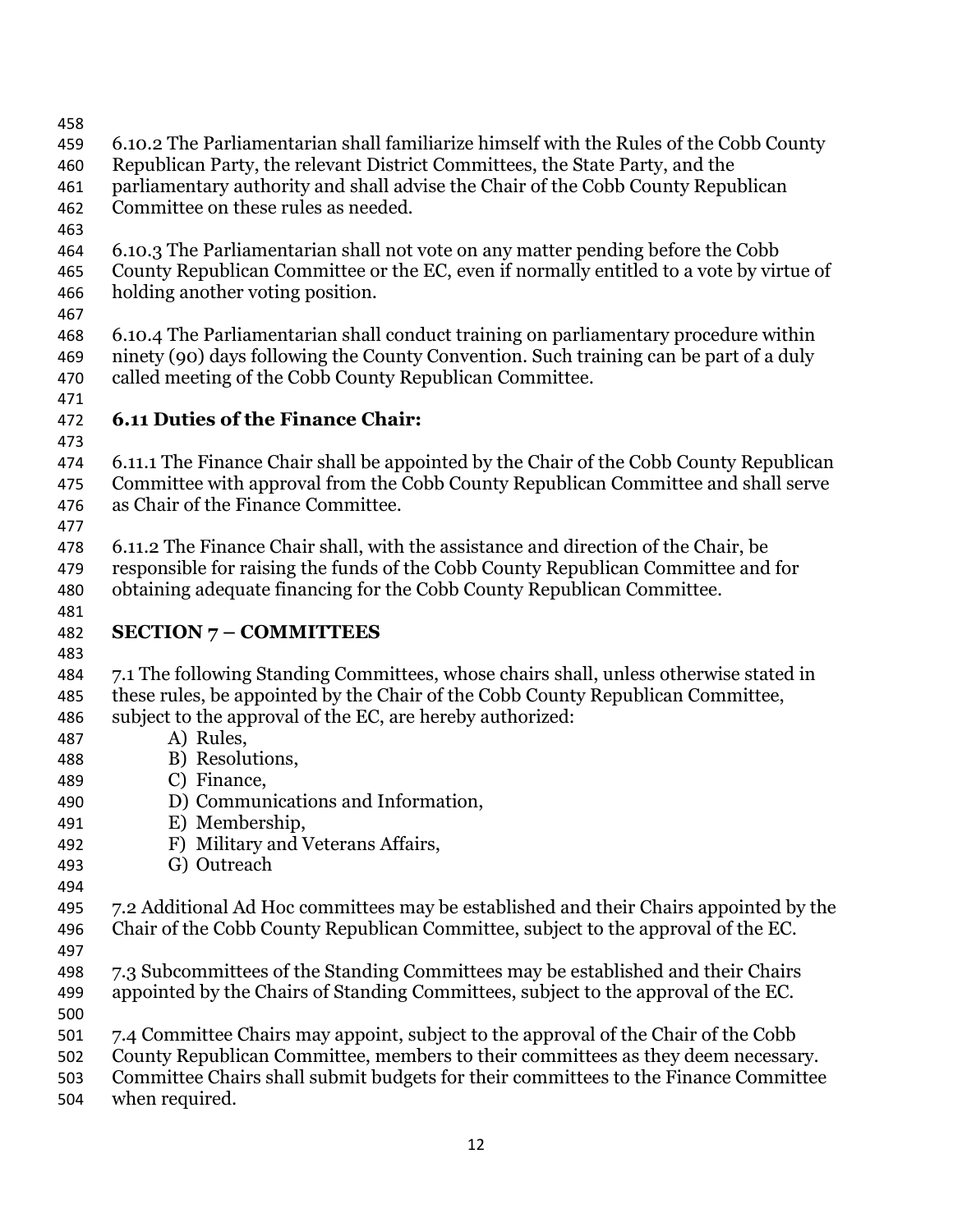# **7.5 The Rules Committee:**

# 7.5.1 The Rules Committee shall periodically review these rules and suggest

- amendments when warranted.
- 
- 7.5.2 The Rules Committee shall be properly versed on the Rules of the Georgia
- Republican Party, the Rules of relevant District Committees, and the Rules of the Cobb County Republican Party.
- 
- 7.5.3 The Rules Committee shall review all suggestions for rules changes from members or other interested parties.
- 
- 7.5.4 In accordance with the Georgia Election Code, a certified copy of the County Rules must be filed with the election superintendent of Cobb County. Upon any changes in the rules between conventions, the Chair of the Rules Committee shall submit to the Chair of the Cobb County Republican Committee a copy of the County Rules with any and all
- changes within thirty (30) days for signature and filing.
- 
- 7.5.5 The General Counsel may serve as Chair of the Rules Committee and the
- Parliamentarian shall serve as vice-chair. If one person serves in both positions, then he/she shall only serve as Chair.
- **7.6 The Resolutions Committee:**
- 

- 7.6.1 The Resolutions Committee, in between County Conventions, shall be responsible for reviewing and selecting, any Resolutions proposed before any Resolution is selected for presentation, to the Cobb County Republican Executive Committee and to Cobb
- County Republican Committee in accordance with rules 7.6.2 through 7.6.8.
- 

7.6.2 All Resolutions selected, (between Cobb County Conventions), shall be presented first to the Cobb County Republican Executive Committee with at least fifteen (15) days'

- Notice that Resolutions will be presented at a meeting of the Cobb County Republican
- Executive Committee. Notice shall include any and all Resolutions with their full
- unedited text.
- 

7.6.3. The Cobb County Republican Executive Committee shall make a Report with a recommendation on each Resolution whether to Approve or Disapprove each Resolution

at least fifteen (15) days prior to the Cobb County Republican Committee Meeting to

- consider a vote on each presented Resolution. The recommendation by the Executive
- Committee is determined by majority vote.
- 7.6.4 The full text of all Resolutions presented to the Cobb County Republican Executive
- Committee shall be sent to the Cobb County Republican Committee members at least
- fifteen (15) days prior to the Cobb County Republican Committee with the Cobb County
- Republican Executive Committee's recommended action on each Resolution. This shall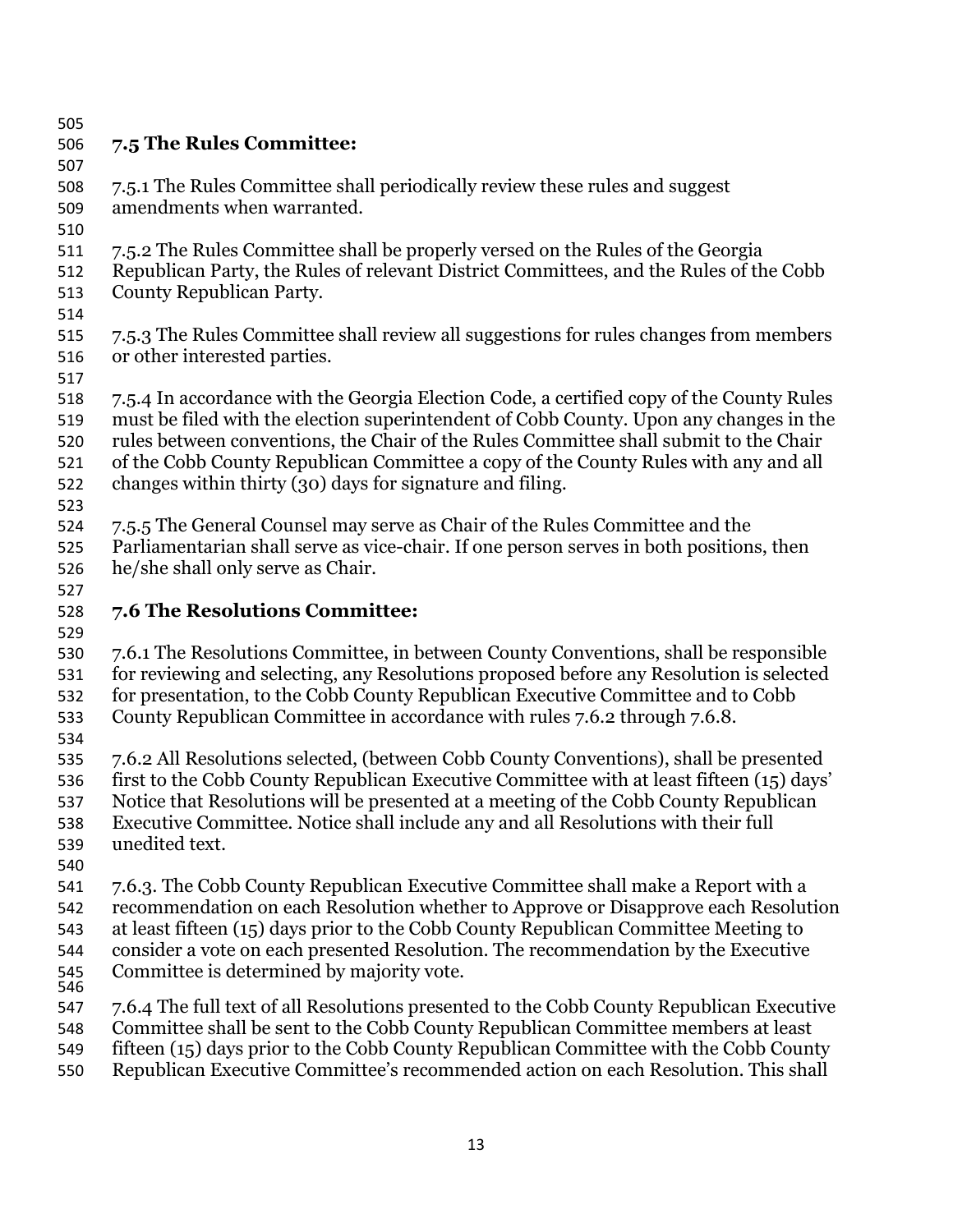- be an Agenda item on the Cobb County Republican Committee Meeting's Agenda sent at least ten (10) days prior to the Cobb County Republican Committee Meeting.
- 
- 7.6.5 All Resolution presented at the Cobb County Republican Committee will require a 555 two-thirds  $(2/3)$  vote to pass and be adopted.
- 7.6.6 No more than two (2) Resolutions can be presented at any Cobb County
- Republican Executive Committee or Cobb County Republican Committee meetings.
- 
- 7.6.7 No more than four (4) Resolutions can be presented at any Cobb County
- Republican Convention and all Resolutions to be presented at Cobb County Republican Convention shall be sent to each Delegate and Alternate by electronic communication at least 15 days before the County Convention date.
- 7.6.8 All Notices in Rule 7.6 may be sent by electronic communication or by U.S. Postal Service mail.
- 

### **7.7 The Finance Committee:**

- 
- 7.7.1 The Finance Committee shall be the financial arm of the Cobb County Republican Committee.
- 
- 7.7.2 The Finance Committee, or a subcommittee within its domain, shall have
- responsibility for coordinating all fund raising activities as determined by the Chair of the Cobb County Republican Committee.
- 
- 7.7.3 The Finance Committee shall receive budgets from committees, House Districts,
- and other Party apparatus requesting funding. The EC shall review all such requests and
- make recommendations to the Cobb County Republican Committee.
- 
- 7.7.4 All financial records of the Cobb County Republican Committee shall be subject to a biannual audit or review. These compilations or reviews shall be conducted by
- qualified personnel appointed by the Chair of the Cobb County Republican Committee
- and approved by a majority vote of the Cobb County Republican Committee.
- 

## **7.8 The Communications and Information Committee:**

- 
- 7.8.1 The Communications and Information Committee shall be under the authority and responsibility of the Secretary of the Cobb County Republican Committee.
- 
- 7.8.2 The Communications and Information Committee shall control all communication organs, and oversee all information technologies, subject to the approval of the Chair of the Cobb County Republican Committee.
- 7.8.3 The Communications and Information Committee shall maintain a current list of
	- registered voters and a list of Republican Primary voters for use by Precinct Mass
	- Meetings or Precinct Caucuses and Conventions as well as by Republican candidates.
	-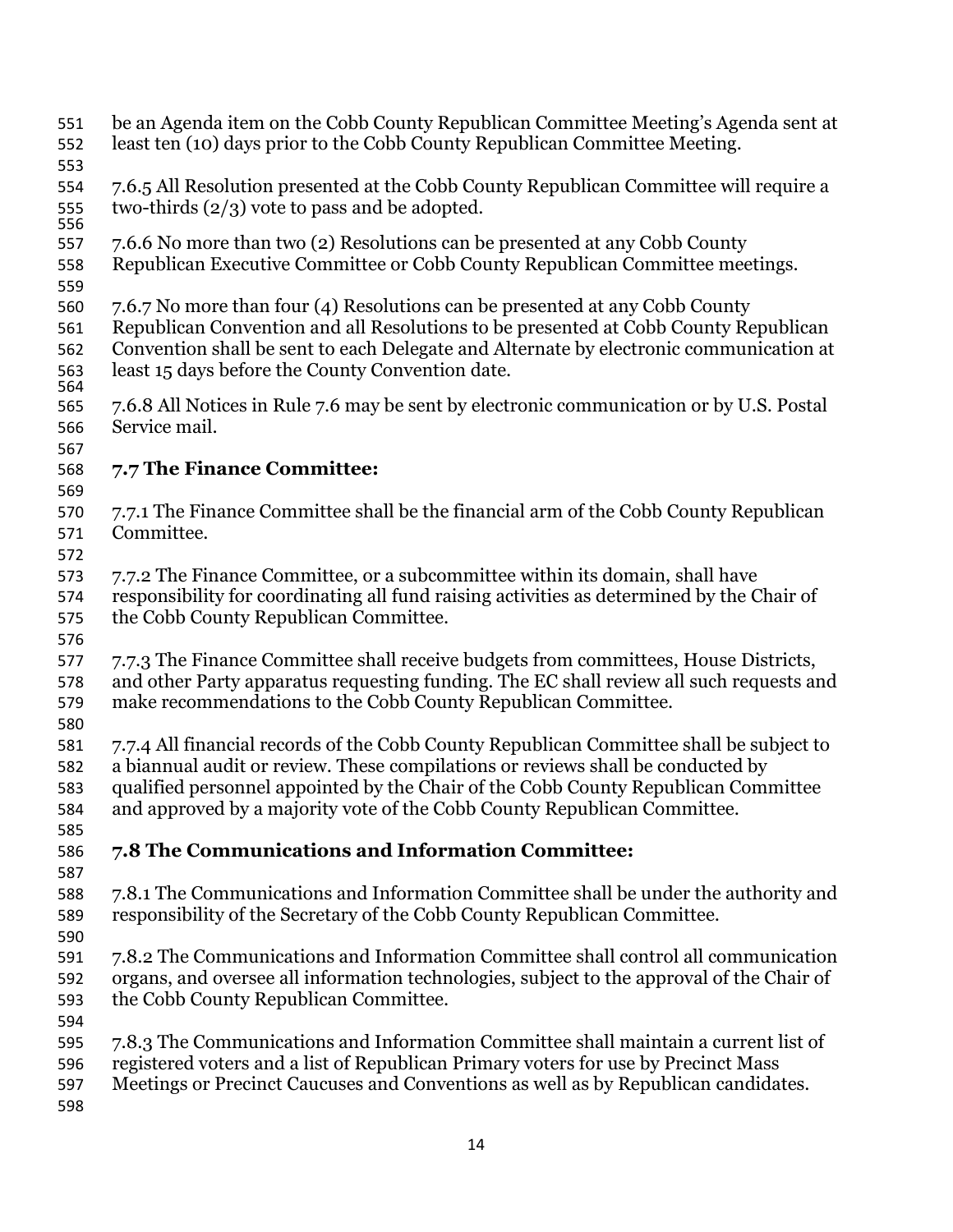- 7.8.4 All internal and external communications must be approved in advance by the
- Chair of the Cobb County Republican Committee.
- 

# **7.9 The Membership Committee**

- 7.9.1 The Membership Committee shall, at the direction of the Cobb County Republican Committee Chair, host membership events to increase membership and participation in
- the Cobb County Republican Committee.
- 

# **7.10 The Military and Veteran's Affairs Committee**

- 
- 7.10.1 The Military and Veteran's Affairs Committee shall be responsible, at the
- direction of the Cobb County Republican Committee, for providing opportunities for the Republican Party of Cobb County, Inc. to honor and serve our active and retired military personnel.
- 
- 7.10.2 The Military and Veteran's Affairs Committee shall retain, to the best of their
- ability, a current roster of active, inactive, retired and prior service military personnel who are identified as Republican citizens of Cobb County
- 
- 7.10.3 The Cobb County Republican Committee, EC and the Officers of the Republican Party of Cobb County, Inc. shall make every effort to participate in any military
- recognition event in Cobb County.

# **7.11 The Outreach Committee**

- 
- 7.11.1 The Outreach Committee shall be responsible for seeking out and hosting
- opportunities to build relationships with communities that have historically not voted Republican.
- **SECTION 8 – PRECINCT COMMITTEES**
- 8.1 Each Precinct located in the political boundaries of Cobb County shall, if possible, be organized into Precinct Committees.
- 8.2 Each Precinct shall be governed by the following officers:
- 
- A) Chair
- B) Vice-Chair
- C) Secretary
- D) Treasurer
- 
- 8.3 The Precinct Chair shall chair all meetings of his/her Precinct, including the Mass
- Meeting or Caucus; shall serve as the communication and organization link between
- his/her Precinct and the House District chairs; shall designate Precinct members as
- neighborhood captains, block captains, and street captains as he/she sees fit.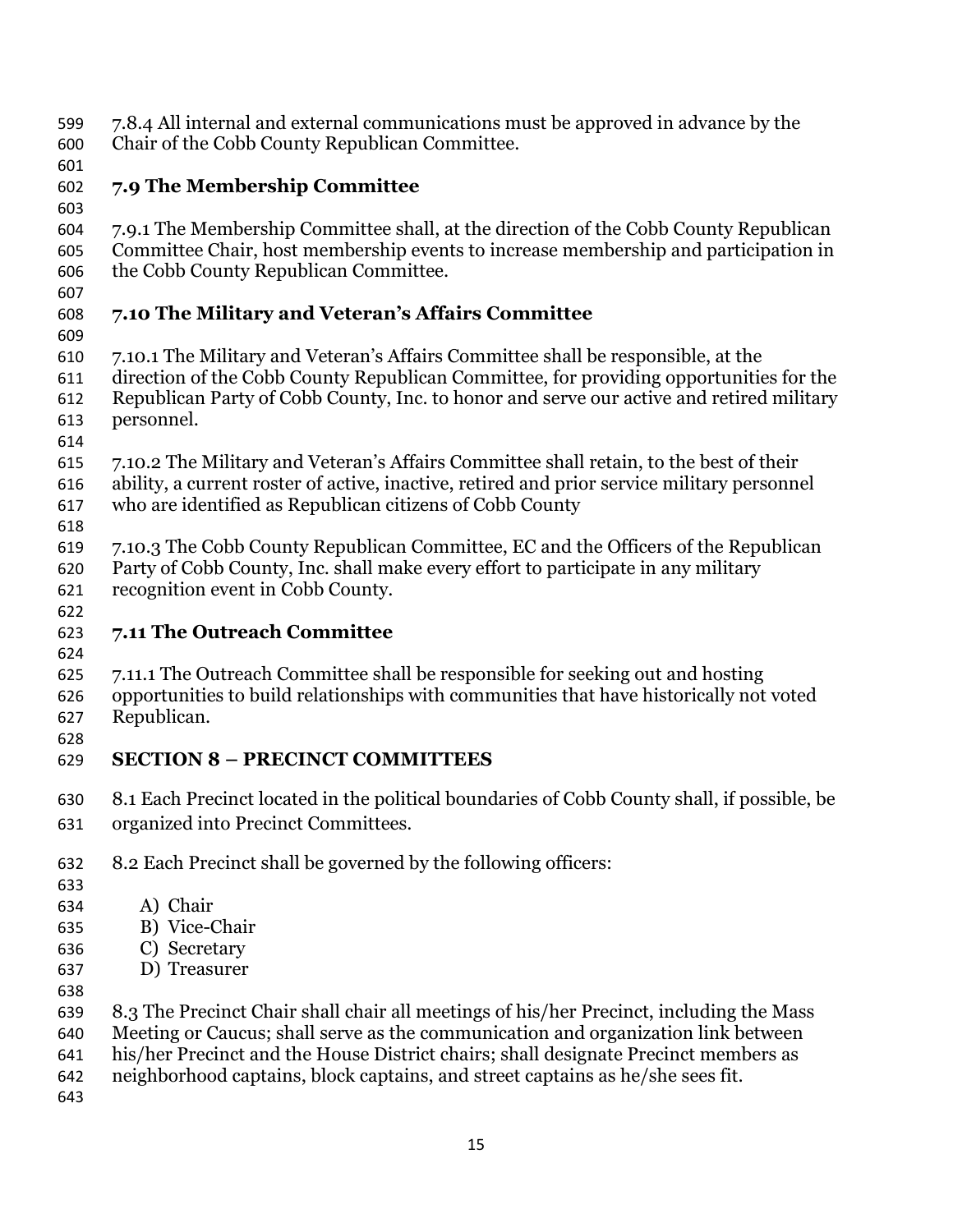- 8.4 The Precinct Committee shall meet twice annually or otherwise directed by the
- Precinct Chair or upon call of the House District Chair. The Precinct Chair is required to
- report the meeting date and time, but not required to report meeting minutes.
- 

### **SECTION 9 – HOUSE DISTRICT COMMITTEES**

- 9.1 Each State House District for the Georgia General Assembly located in whole or in
- part within the political boundaries of Cobb County shall be organized into House District Committees.
- 9.1.1 If a State House District has less than 1,000 registered voters within Cobb County,
- the Cobb County Republican Committee by majority vote may combine that State House
- District organization for inclusion with a neighboring House District within Cobb
- County.
- 9.2 The House District Committee shall include the following voting members:
- A) House District Chair
- B) House District Secretary
- C) The Chair of each Precinct within the House District
- D) The Vice-Chair of each Precinct within the House District
- E) The Secretary of each Precinct within the House District
- F) The Treasurer of each Precinct within the House District
- G) Any other voting members of the Cobb County Republican Committee who reside in the House District
- 9.3 Any non-voting member of the Cobb County Republican Committee who resides in
- the House District shall also be a non-voting member of the House District Committee.
- 9.4 The House District Committee may write additional rules to govern the House
- District Committee so long as those rules do not conflict with the rules of the Republican
- Party of Cobb County, Inc., the GRP, the Republican National Committee or local, state,
- or national law.
- 9.5 House District Chairs shall chair all meetings of their House Districts, coordinate the
- activities of Precincts within their respective House Districts, and have general
- responsibility for organizing and furthering the efforts and aims of the Republican Party
- in their respective House Districts.
- 9.6 Precincts residing wholly in a House District shall be assigned to that House District.
- Precincts split between two or more House Districts shall be assigned to one House
- District specified by the EC. Precincts shall remain whole wherever they are assigned.
-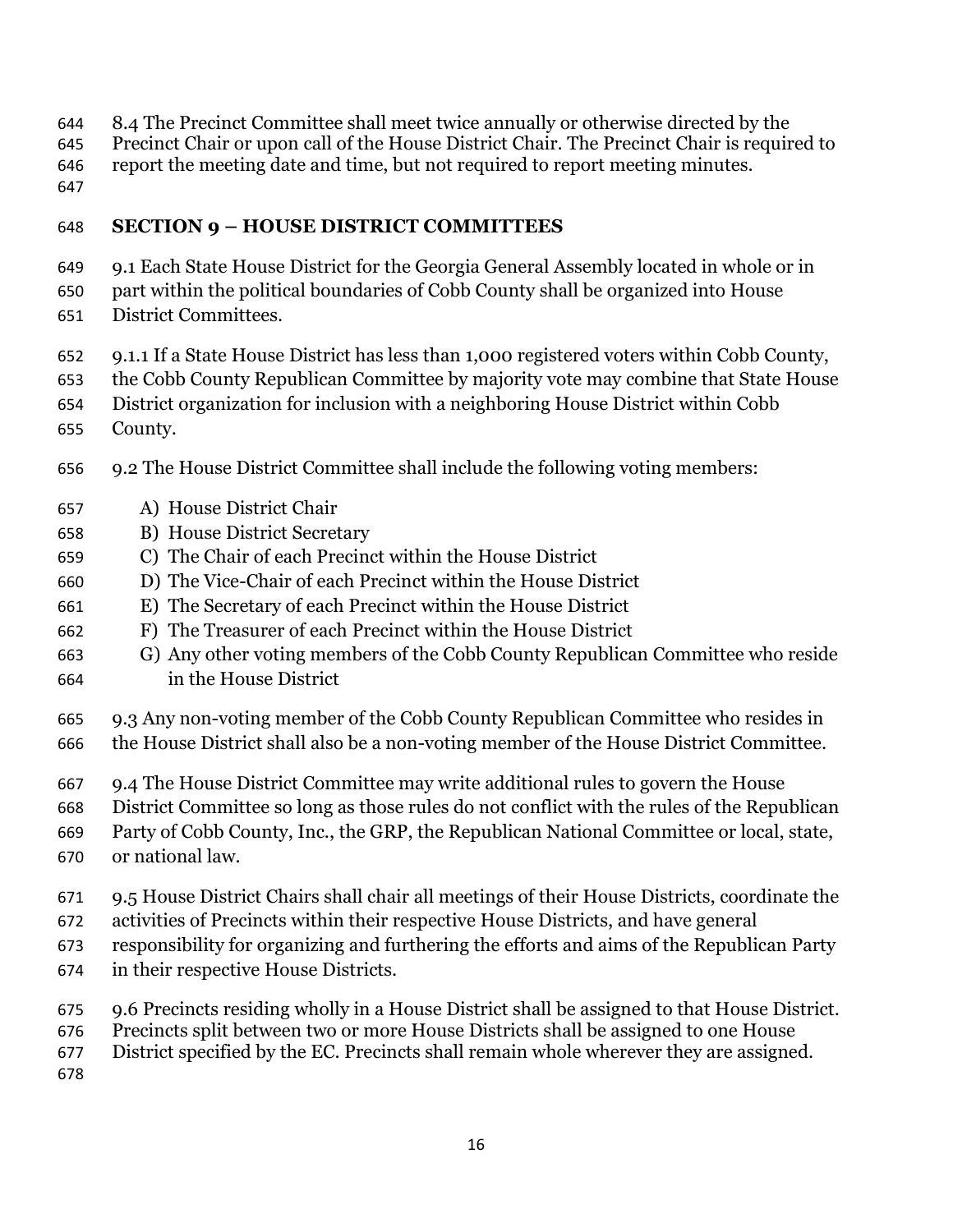- 9.7 In the absence of a House District Secretary, the House District Chair shall appoint
- one to fill that office. House District meetings shall be held on the Call of the House
- 681 District Chair or on the Call of one-third  $(1/3)$  of the Precinct Chairs of the House District.
- 
- 9.8 House Districts shall meet at least semi-annually each year upon the provision of ten
- (10) days advance written notice. In the absence of a House District Chair, the House
- District Secretary shall preside at meetings of the House District.
- 

### **SECTION 10 – MUNICIPAL ORGANIZATIONS**

- 10.1 The Cobb County Republican Committee is authorized to provide rules or adopt
- regulations as it deems necessary or desirable to establish a municipal EC in each
- municipality principally located in Cobb County for the purpose of encouraging
- participation in any partisan municipal election including the nomination of Republican
- candidates therein. Said organization shall be consistent with the Rules of the Georgia
- Municipal Election Code.
- 

### **SECTION 11 – RESTRICTIONS ON ENDORSEMENTS BY COBB COUNTY REPUBLICAN COMMITTEE OFFICIALS**

- 11.1 The Chair of the Cobb County Republican Committee shall not act in any capacity,
- official, individual or otherwise, in a manner that demonstrates support or partiality for any candidate in a contested race in a Republican Primary. Violation of this rule may be
- considered cause for removal from office.
- 
- 11.1.1 Voting members of the EC shall not be prohibited from acting in their individual capacity to support candidates in a contested race in a Republican Party Primary with the following exceptions:
- 
- 11.1.2 A House District or Precinct Chair shall not act in any capacity in a manner that demonstrates support or partiality for a candidate in a contested Republican Party
- primary race for a State or County office in which the House District is located. Violation of this rule may be considered cause for removal from office.
- 
- 11.2 No member of the EC, Cobb County Republican Committee, or Committee Chair,
- except those members who serve as members of the EC and Cobb County Republican
- Committee by virtue of their position by other organizations not governed by these
- rules, shall in their official capacity act in a manner that demonstrates support or
- partiality for any candidate in a contested race in a Republican Party Primary.
- 

# **SECTION 12 – REMOVAL OF OFFICERS AND MEMBERS**

- 
- 12.1 Any officer or member of the Cobb County Republican Committee may be removed
- from office for cause, which shall include, but is not limited to, malfeasance,
- misfeasance, or continued failure to perform the duties of the office, by a two-thirds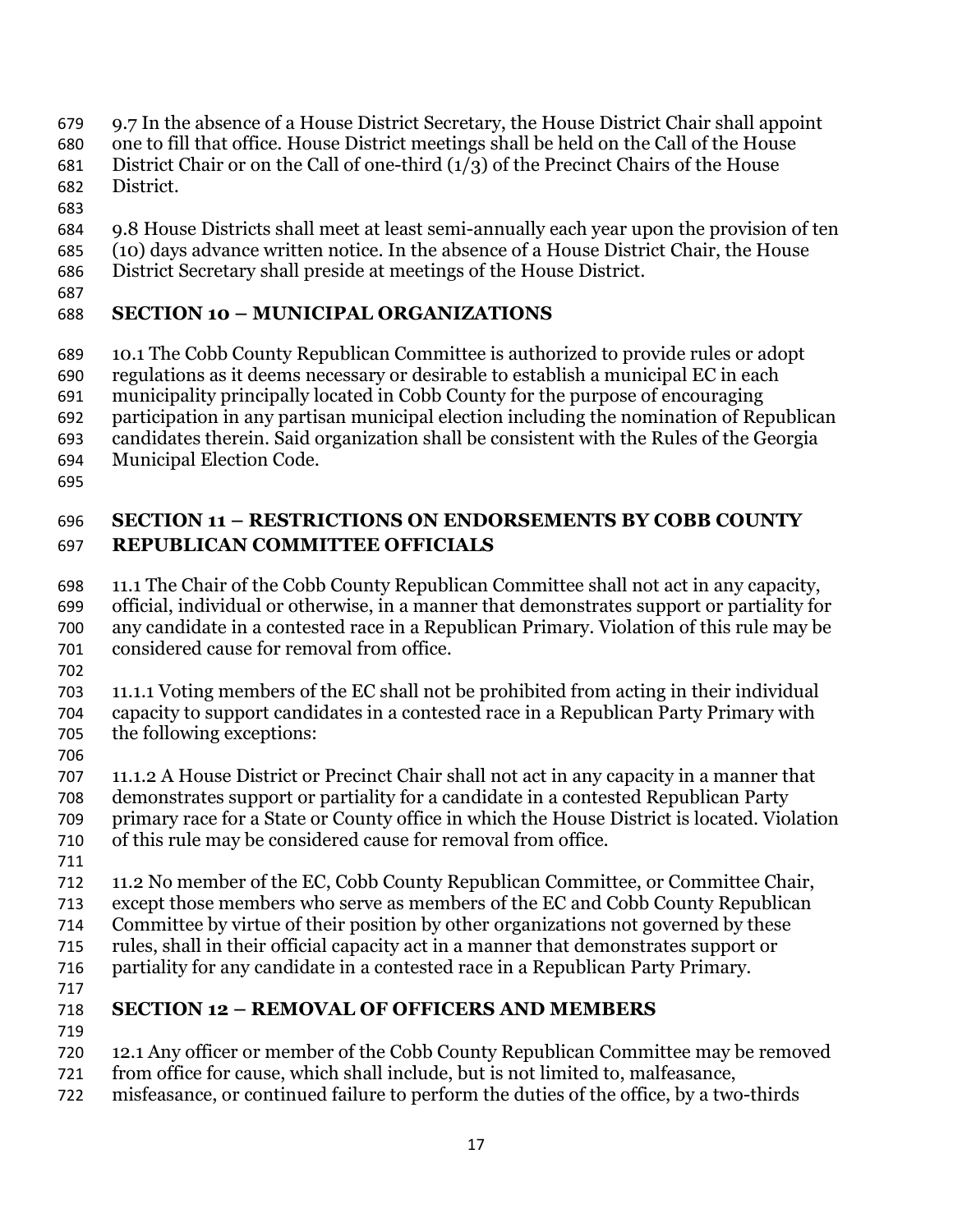(2/3) vote at any duly called meeting of the Cobb County Republican Committee. However, any such individual must be given written notice of such meeting, sent at least twenty (20) days in advance thereof, setting forth the charges and grounds for removal. The individual shall have the opportunity to be heard in person or by a representative of his/her choice. 12.1.1 Annual membership is by year and runs from the date membership is paid until midnight on the day preceding the anniversary date. All annual membership dues of the Executive Committee or Cobb County Republican Committee are payable by no later than the anniversary date. Upon notification by the Executive Committee that dues as determined in Rule 2.2 have not been received for that year by the anniversary date, or by the adjournment of the first county committee meeting following the anniversary date, whichever is later, then membership shall be automatically terminated to said committee(s). 12.2 Any member appointed by any Chair may be removed for any reason or no reason by that Chair subject to the approval of a majority vote of the EC. 12.3 Any elected officer or member of the Cobb County Republican Committee who officially qualifies to run for public office shall be deemed to have resigned. 12.4 Any appointed officer or member of the Cobb County Republican Committee who officially qualifies to run for public office in a contested Republican Primary shall have been deemed to have resigned. 12.5 An Officer or a Member may resign by submitting his/her resignation in writing to either the Chair of the Cobb County Republican Committee, the Assistant Secretary of the Cobb County Republican Committee or to his House District Chair. Such resignation is effective upon delivery and shall become irrevocable, unless rescinded within seven (7) days. 12.6 Any officer or member of the Cobb County Republican Committee or the EC who is absent from two (2) meetings of said Committee within a calendar year, without submitting a valid written proxy in advance of each such meeting, automatically shall lose his membership thereon at the conclusion of the second such meeting. 12.7 If there is a Republican candidate for public office in a partisan general election, any officer or member of the Cobb County Republican Committee who publicly announces his support of a candidate other than the official candidate of the Republican Party automatically shall lose his membership on said committee (s). 12.8 Any officer or member of the Cobb County Republican Committee who votes in a Democrat primary election, if there is on the same day a contested Republican primary election shall automatically lose his membership on said committee (s). Such member must receive notice of removal and may appeal within thirty (30) days showing good cause that advances the Republican Party. If cause is shown, the member may be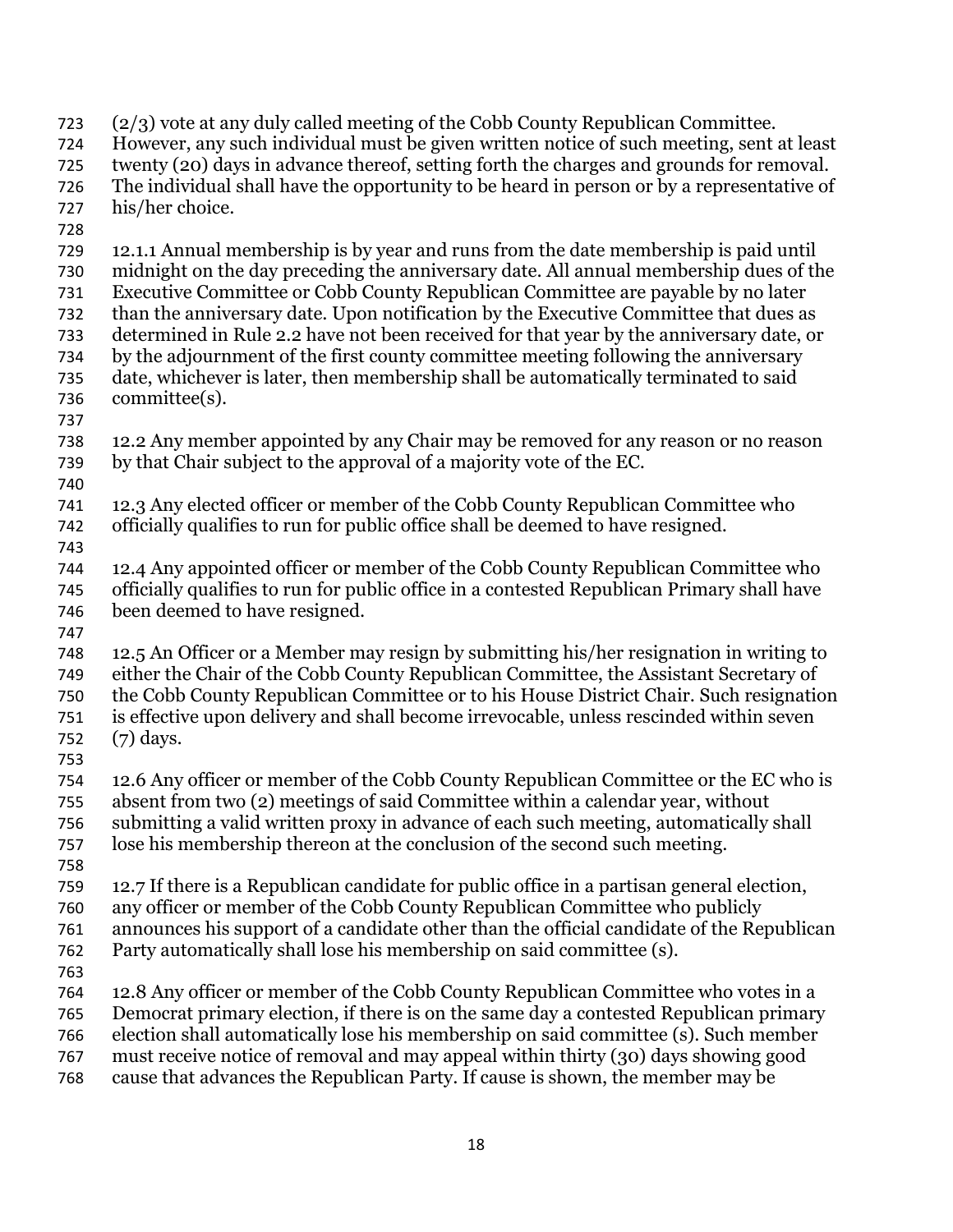reinstated to their position by majority vote of the Cobb County Republican Committee at the next duly called meeting.

12.9 Any officer or member of the Cobb County Republican Committee removed from his/her position (s) thereon under provisions of this Section may appeal within a period of sixty (60) days from the date of his removal, in person or through a representative of choice, directly to the Cobb County Republican Committee, by making a written request to the Secretary. Notice of the appeal shall be included in the Call for the next meeting of the Cobb County Republican Committee. Reinstatement shall require a two-thirds vote of the Cobb County Republican Committee at said meeting.

### **SECTION 13 – VACANCIES**

13.1 In the event of the death, resignation, or removal from office of any elected officer or member of the Cobb County Republican Committee, with the exception of House District and Precinct officers, such vacancies shall be filled by majority vote of the Cobb County Republican Committee at the next duly called meeting. If such vacancy is not

filled within ninety (90) days, the EC of the Cobb County Republican Committee may fill such vacancy by a majority vote on its own motion.

- 
- 

13.2 In the event of a vacancy in the position of Chair of the Cobb County Republican

Committee, the First Vice-Chair shall automatically serve as acting Chair of the Cobb

County Republican Committee until the Cobb County Republican Committee elects a Chair of the Cobb County Republican Committee.

13.3 In the event of a vacancy in the position of Treasurer, the Chair of the Cobb County Republican Committee shall immediately appoint an acting Treasurer unit the Cobb County Republican Committee elects a successor.

13.4 In the event of the death, resignation, or removal from office or a House District or Precinct Officer, the House District Committee shall fill the vacancy and shall notify the Secretary of the Cobb County Republican Committee within five (5) days after the

election. If such vacancy is not filled within ninety (90) days, the EC of the Cobb County

Republican Committee may fill such vacancy by a majority vote on its own motion. If no

Precinct Officers have been elected at the previous Precinct Mass Meetings or Precinct

- Caucus, the EC or CCRC may fill such Precinct Officers vacancies.
- 

13.5 When a vacancy occurs in a House District Chair or Secretary position by virtue of "Redistricting" by the State Legislator and a seated House District Chairman or Secretary is redistricted out of their current House District, the vacant Office (position)

shall be filled at an election by the House District within Forty-Five (45) days after the

Governor signing the Redistricting Legislation. The Vice Chairperson of Grassroots

Development of the CCRP shall conduct the H.D. Meeting for this Election. If the

vacancy is not filled within Fifty (50) days, the E.C. of the Cobb County Republican

Committee may fill such vacancy by a majority vote.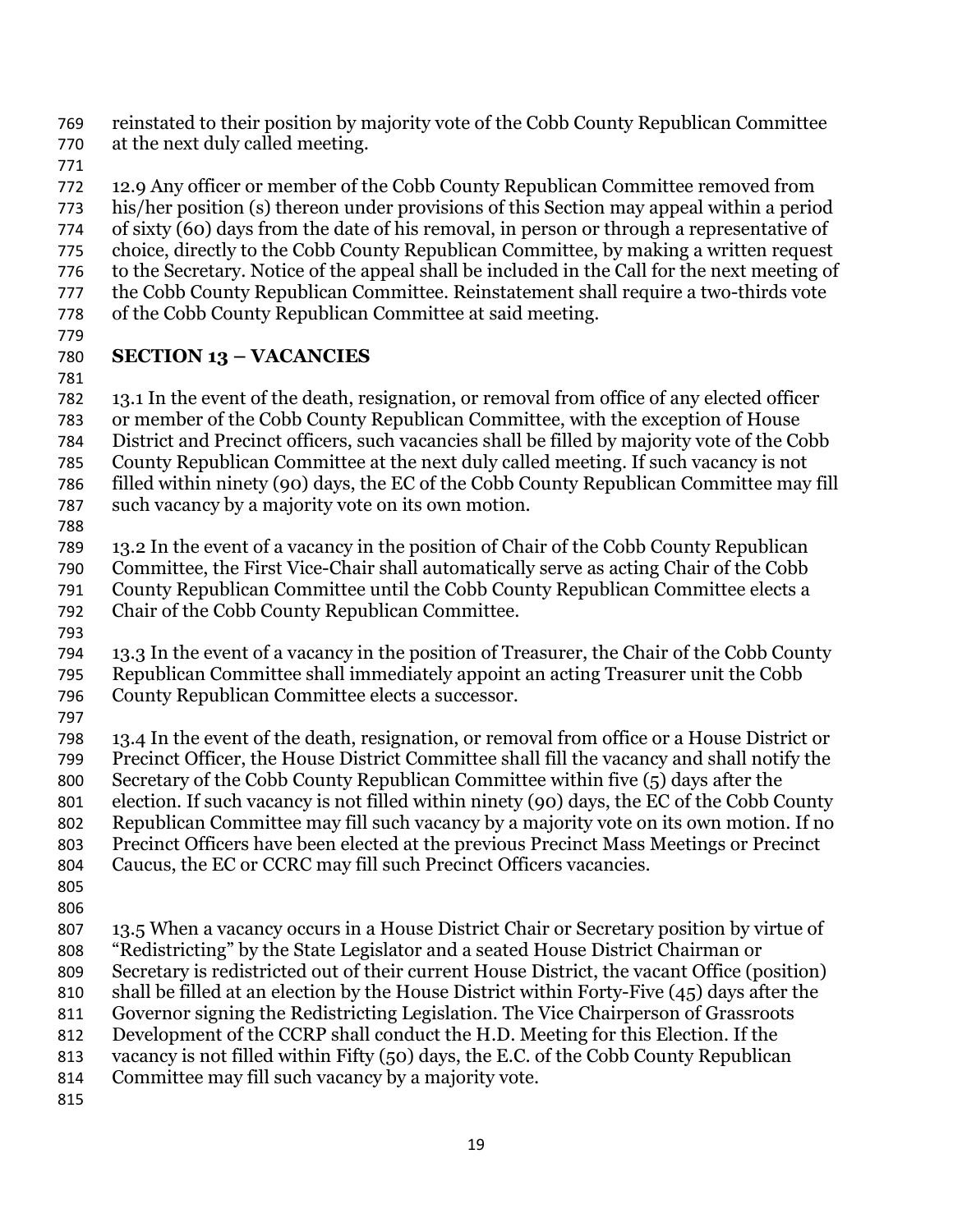13.6 Vacancies in appointed positions shall be filled in the manner provided for filling the positions originally.

### **SECTION 14 – CONVENTIONS**

### **14.1 THE CALL**

14.1.1 The Chair of the Cobb County Republican Committee shall be solely responsible for complying with the Call of the Georgia Republican Party ("the Call") and all applicable State Party Rules concerning the Call. Failure to adequately perform these duties may be grounds for removal from office.

14.1.2 Regardless if allowed by the Call or State Rules, unit rule shall not be imposed on any elector, Delegate or Alternate at any Precinct Mass Meeting, Precinct Caucus or Convention.

### **14.2 – PRECINCT MASS MEETINGS AND PRECINCT CAUCUSES**

14.2.1 Precinct Mass Meetings and Precinct Caucuses shall be organized by House Districts, as outlined in Section 9.

14.2.2 In odd-numbered years, the first order of business shall be to elect House District Chairs and House Secretaries. Then, each Precinct shall caucus by individual precinct to elect Delegates and Alternates to the Cobb County Convention. Each Precinct shall elect a Precinct Chair, Precinct Secretary, and then other Precinct Officers it deems necessary and are authorized by these Rules. All House District Officers shall serve for two years beginning at the end of adjournment of odd numbered year Precinct Mass Meeting or Precinct Caucus. 14.2.3 Unless otherwise specified in the Call, each Precinct shall be entitled to one Delegate and one Alternate to the County Convention. In addition, each Precinct shall be entitled to one additional Delegate and one additional Alternate for each 50 votes and major fraction thereof (26 or more) cast for the Republican candidate for President in the immediately preceding general election. At the discretion of the County Committee, in Counties having population of over one hundred thousand (100,000), each Precinct shall be entitled to one Delegate for each one hundred fifty (150) votes and major fraction thereof (76 or more) cast for the Republican candidate for President in the immediately preceding general election, with each Precinct having at least one (1) Delegate. Such determination must be made at least by the time of the Precinct Mass Meetings or Precinct Caucus and the EC must be notified. If the county has had changes in precinct lines since the last Presidential Election, the vote totals cast for the Republican candidate for Governor in the immediately preceding general election shall determine allocation of county convention delegates. In such case the formula used to calculate the number of delegates and alternates for each precinct shall be the same as previously stated in this section.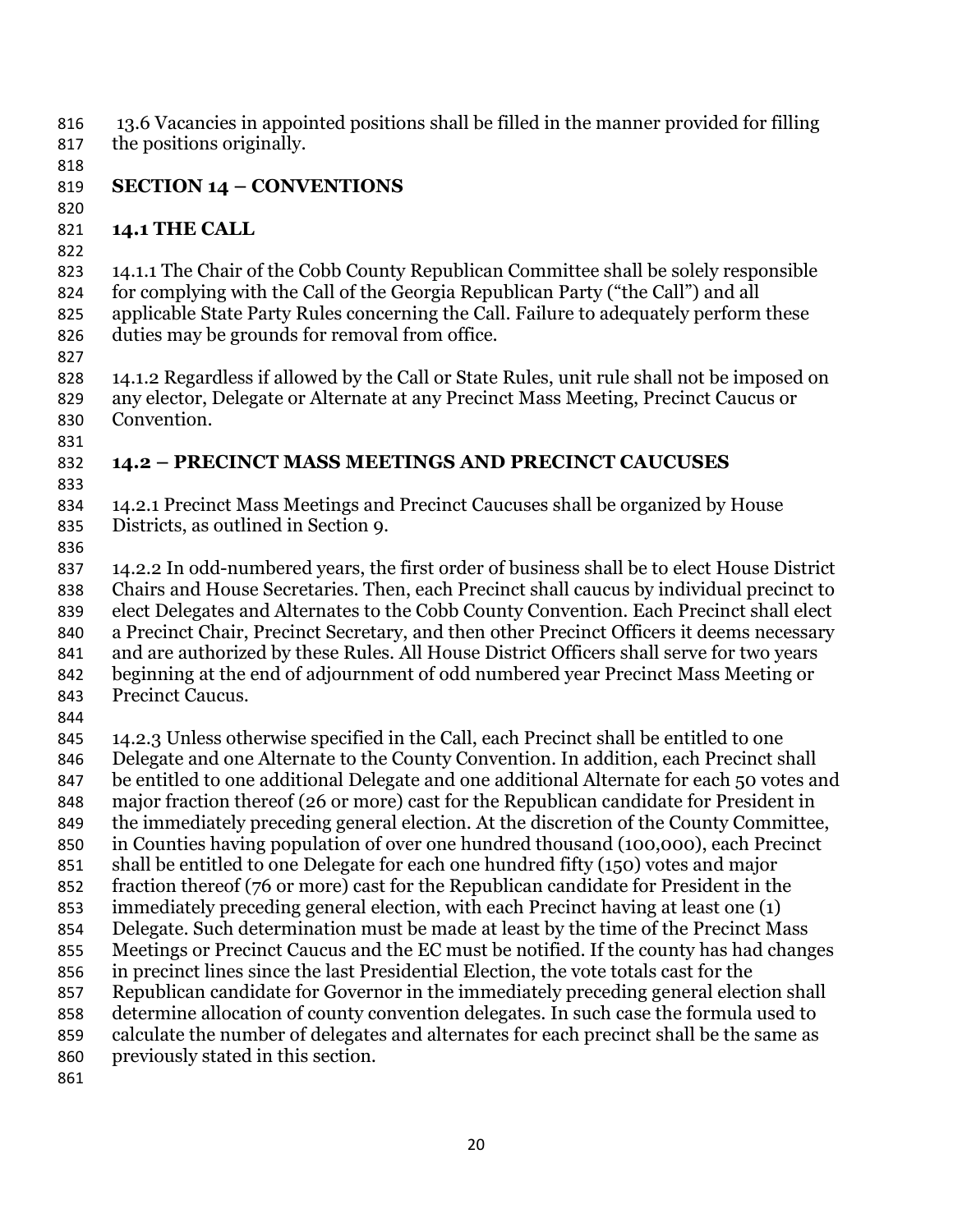14.2.4 All rules for the conduct of Precinct elections shall be determined by a majority of members in attendance so long as those rules do not conflict with these rules, State Rules, the Rules of the Republican National Committee, or applicable law.

### **14.3 – COBB COUNTY CONVENTION**

### 14.3.1 The Chair of the Cobb County Republican Committee shall preside as Chair of the County Convention until a permanent organization is elected. The Chair of the Cobb County Republican Committee shall appoint Interim County Convention Committees and their respective Chairs. The Chair of the Cobb County Republican Committee may, at his/her own discretion, delegate to the Chair of each committee the authority to appoint additional members of their respective committees. The Chair of the Cobb County Republican Committee shall be responsible for preparation and organization of the County Convention and shall provide for the timely distribution of all Convention-related notices required by these Rules and the Call. 14.3.2 In odd numbered years, elections shall be held for the following offices: A) Chair of the Cobb County Republican Committee. B) First Vice-Chair. C) Vice-Chair of Party and Grassroots Development. D) Vice-Chair of Communication and Information. E) Vice-Chair of Membership F) Secretary. G) Treasurer. H) Assistant Treasurer. 14.3.3 The officers elected shall begin serving at the adjournment of the County Convention and shall serve for two years and until their successors are duly elected and qualified, unless sooner removed in accordance with these Rules. 14.3.4 The Cobb County Republican Committee shall have the right to increase or alter membership as the Cobb County Republican Committee determines is consistent with these and the State Rules. 14.3.5 The County Convention shall transact all other necessary and proper business of the Party pertaining to the Cobb County Republican Committee. 14.3.6 No official business shall be transacted at the County Convention while any of its Committees are in session. 14.3.7 The County Convention shall attempt to elect a number of Alternates equal to the number of Delegates for the District and State Conventions. 14.3.8 Delegates and Alternates to the County, District, and State Conventions do not have to be present and in attendance or Delegates or Alternates to the Convention at

which they are elected to serve as Delegates or Alternates to another convention.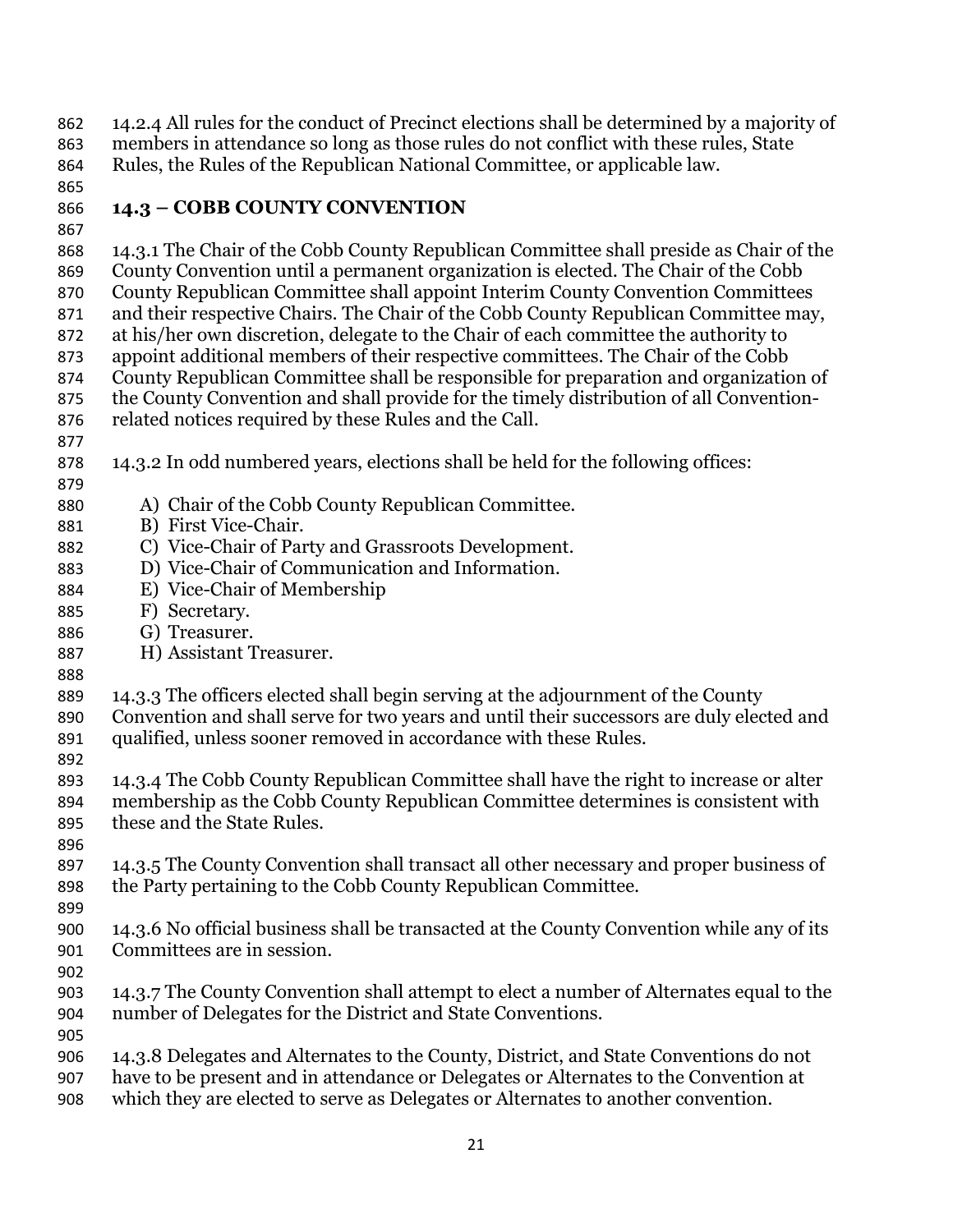- 
- 14.3.9 Delegates and Alternates shall not be paired.
- 
- 
- 14.3.10 The Delegates of each delegation shall by caucus and by majority vote adopt a plan for the seating of Alternates for any missing Delegates of their delegation.
- 
- 14.3.11 The Chair of the Cobb County Republican Committee shall file a copy of these
- rules with each District Chair of the appropriate Districts and with the Secretary of the State Committee.
- 

# **14.4 – COUNTY CONVENTION COMMITTEES**

- 14.4.1 The Chair of the Cobb County Republican Committee shall appoint Rules,
- Resolutions, Nominating, and Credentials Committees, and may appoint other
- Convention Committees, as he/she deems appropriate. The Standing Rules and
- Resolutions Committees of the Cobb County Republican Committee may serve as the
- Convention Rules and Resolutions Committees.
- 
- 14.4.2 The Chair of the Cobb County Republican Committee shall appoint the chairs of
- convention committees no later than the last regularly scheduled Cobb County
- Republican Committee meeting prior to the Precinct Mass Meetings or Precinct Caucuses in years County Conventions are held.
- 
- 14.4.3 The Convention Credentials Committee shall have at least five members who
- reside in separate State House Districts located in Cobb County appointed to serve on the committee.
- 
- 14.4.4 The Convention Nominating Committee shall nominate eligible candidates for all positions to be filled at the County Convention, as required by these rules and the State Rules.
- 
- 14.4.4.1 The Convention Nominating Committee shall nominate Delegates and
- Alternates for each District and State Convention. After submitting said nominees to the
- Convention, the Convention Nominating Committee shall recess. Upon its return,
- additional nominees may be placed in nomination from the floor. Alternate nominees
- are to be in writing and, wherever possible, distributed to the Convention before votes are taken.
- 
- 14.4.5 The Convention Credentials Committee shall ascertain whether each County Convention Delegate and Alternate satisfies qualifications required by these rules and
- the State Rules. Reasonable efforts will be afforded to persons determined not to satisfy qualifications to present facts establishing their right to serve as Delegates or Alternates.
- 
- 14.4.5.1 The Convention Credentials Committee shall present its report on Delegate and
	- Alternate qualifications to the Convention. Only Delegates and Alternates properly
	- registered and qualified according to the Interim Credentials Committee report may
	- vote on the report.